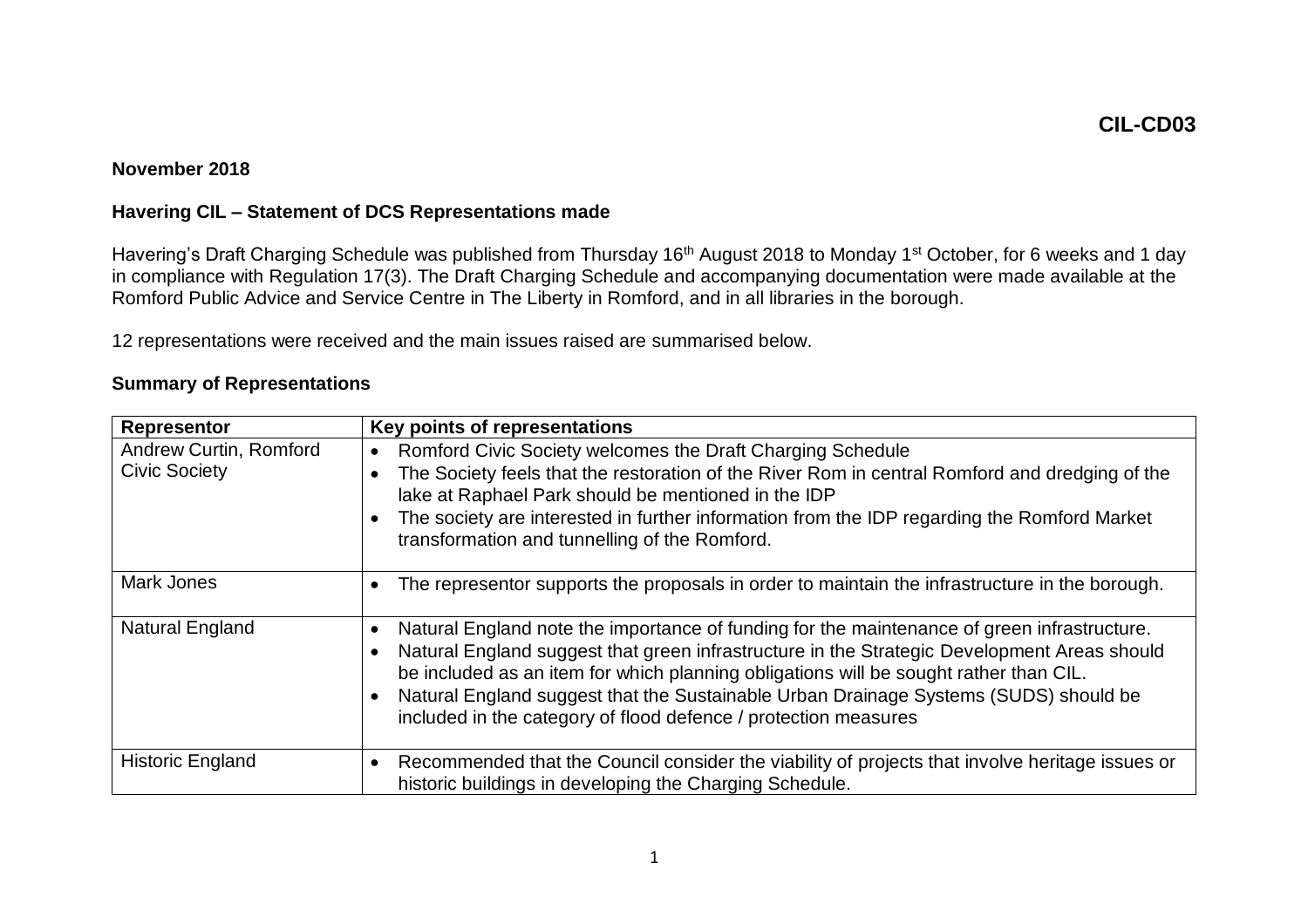| Sport England suggests that specific projects should be included in the Regulation 123 List<br>$\bullet$<br>rathe than a generic heading covering sport and leisure projects, or it considers that sporting<br>contributions could more effectively be sought through planning obligations. |
|---------------------------------------------------------------------------------------------------------------------------------------------------------------------------------------------------------------------------------------------------------------------------------------------|
| The PLA state that it has no principle objections to the documents<br>$\bullet$                                                                                                                                                                                                             |
| The PLA notes that the main areas of its interest are not covered by the Regulation 123 List<br>and will be funded through planning obligations                                                                                                                                             |
| The PLA notes that the two bridge projects over Rainham Creek in the IDP should be consulted<br>upon with the PLA as these fall within their jurisdiction                                                                                                                                   |
| The PLA asks for further information regarding the project in the IDP which is called 'Rainham<br>to the River, linking Rainham communities to Thames and Marshes                                                                                                                           |
| The representor suggested the opening-up and greening the River Rom as an infrastructure<br>project.                                                                                                                                                                                        |
| The representor comments that the 6 week consultation period were insufficient to review the<br>$\bullet$<br>evidence and prepare representations                                                                                                                                           |
| The representor states that the attention given to retail uses in the viability evidence is<br>insufficient, as only two typologies have been used                                                                                                                                          |
| The representor states that the rates suggtesed for retail are not supported by sufficient<br>$\bullet$<br>evidence, as they are. Based on testing only one scenario for each retail category                                                                                               |
| The representor states that further clarty is required regarding what development would be<br>liable for the proposed £175 per sqm charge, as the definition provided is insufficient                                                                                                       |
| The representor notes that larger schemes may attract Section 106 costs which do not appear<br>to have been considered in the viability evidence                                                                                                                                            |
| The representor expressed concerns regarding the viability evidence for typology 10 in the<br>Romford Strategic Development Area,                                                                                                                                                           |
| Clarity is sought regarding whether the viability evidence has accounted for a realistic level of<br>Section 106 required for residential schemes.                                                                                                                                          |
|                                                                                                                                                                                                                                                                                             |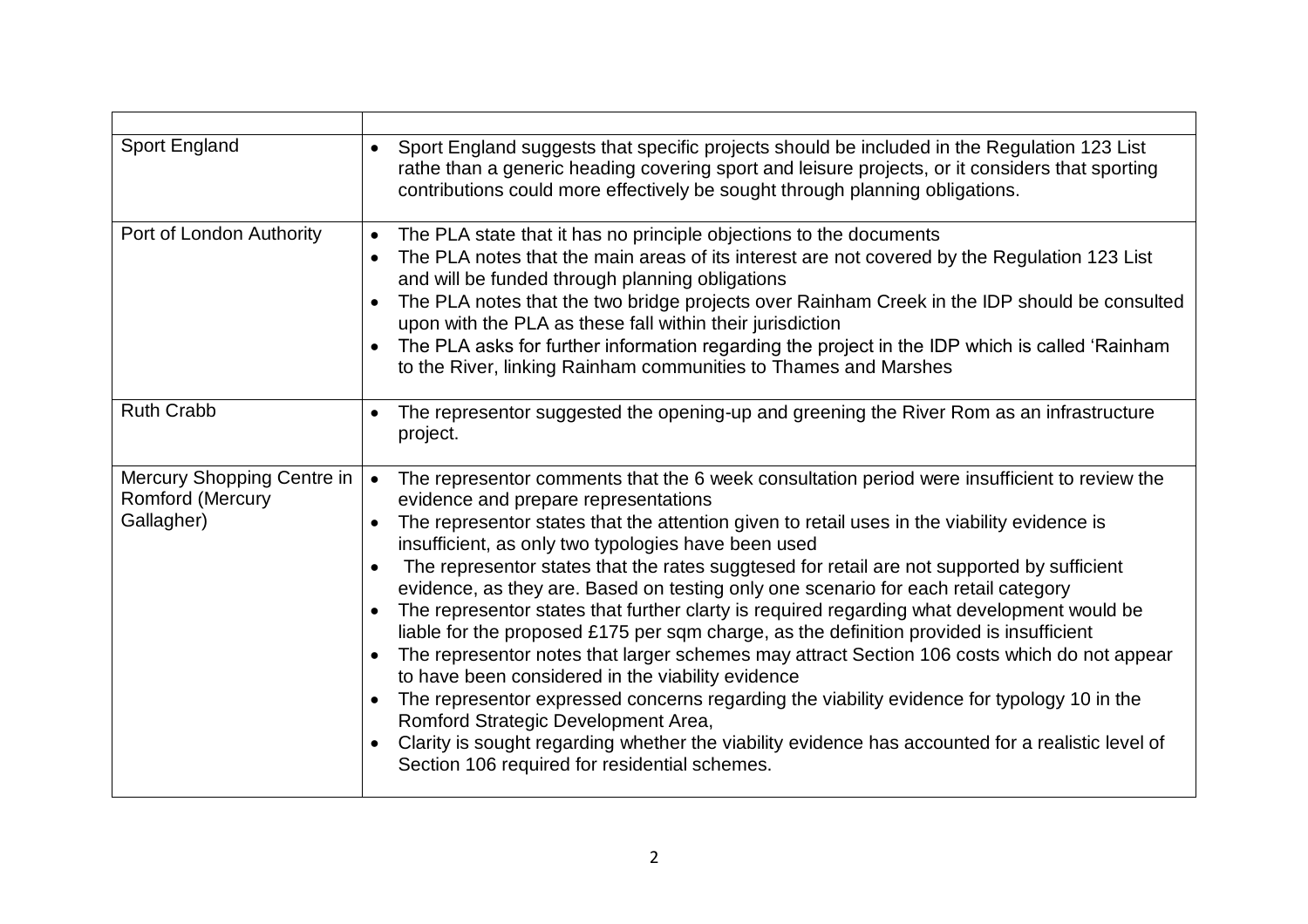| <b>TfL</b>                | The representation expresses its concerns regarding the approach towards CIL and planning<br>obligations may restrict the ability to secure funding for transport projects in the Beam Park and<br>Rainham areas, and suggests these should be included in the Regulation 123 list.<br>Specific observations were made regarding the funding position on a number of projects within<br>the IDP.                                                                                                                                                                                                                                                                                                                                                                                                                                                 |
|---------------------------|--------------------------------------------------------------------------------------------------------------------------------------------------------------------------------------------------------------------------------------------------------------------------------------------------------------------------------------------------------------------------------------------------------------------------------------------------------------------------------------------------------------------------------------------------------------------------------------------------------------------------------------------------------------------------------------------------------------------------------------------------------------------------------------------------------------------------------------------------|
| <b>Environment Agency</b> | Specific comments were provided regarding a number of flood risk and flood defence projects<br>in the IDP<br>Regarding CIL, the representation suggested that Section 106 funding could be sued for flood<br>alleviation projects.                                                                                                                                                                                                                                                                                                                                                                                                                                                                                                                                                                                                               |
| Portland Capital (Quod)   | The representation states that the figures used in the Local Plan Housing Position Statement<br>are well below the requisite minimum levels as set by the London Plan<br>Regarding residential rates proposed for the 2 zones, the representation states that there are<br>significant delivery issues in the proposed Zone A which will affect delivery and constrain the<br>development of housing, and that the rate proposed for the Housing Zone in zone B should be<br>applied to Zone A.<br>The representation states that there has been a significant proportional rise in the proposed CIL<br>rate for Zone A from the Preliminary Draft Charging Schedule to the rate in the Draft Charging<br>Schedule, which will have a significant impact on affordable housing and other infrastructure<br>being provided on sites in this zone. |
| <b>Highways England</b>   | The representation notes Highways England's interest in the documents relates to the Council's<br>approach towards identifying and prioritising transport improvements.<br>The representation states that improvements to the strategic road network are funded through<br>Section 278 Agreements.                                                                                                                                                                                                                                                                                                                                                                                                                                                                                                                                               |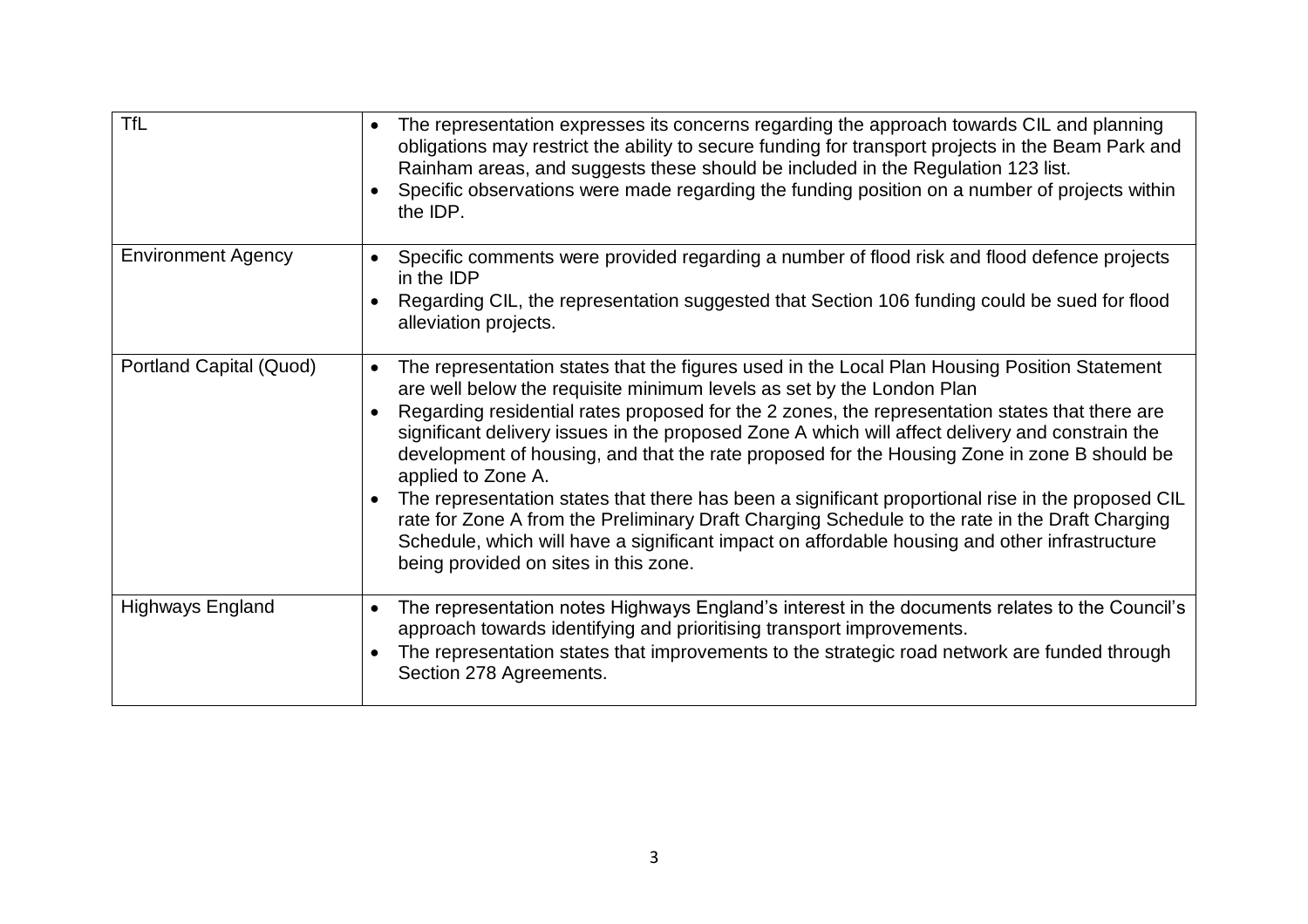## **Representations and Council Responses**

| <b>Representor</b>    | <b>Representation</b>                                                                                       | <b>Council Response</b>                                                                      |
|-----------------------|-------------------------------------------------------------------------------------------------------------|----------------------------------------------------------------------------------------------|
| CIL-SD04: Andrew      | Romford Civic Society welcomes the Draft Charging                                                           | Your comments regarding the provision for                                                    |
| Curtin, Romford Civic | Schedule.                                                                                                   | public art and funding for flood protection in                                               |
| Society               |                                                                                                             | the Draft Regulation 123 List are noted.                                                     |
|                       | Our organisation deals with the environment of                                                              |                                                                                              |
|                       | central Romford, and we will limit our comments to<br>matters relative to that.                             | Regarding the restoration and re-naturalising                                                |
|                       |                                                                                                             | of the River Rom and dredging the lake at<br>Raphael Park and their inclusion in the List of |
|                       | The Society welcomes the inclusion of provision for                                                         | Infrastructure Projects in Appendix 2 of the                                                 |
|                       | public art in the schedule, and feels strongly that this                                                    | Infrastructure Funding Gap Report; these                                                     |
|                       | will make a very positive constribution to the                                                              | projects are taken from the Infrastructure                                                   |
|                       | environment of central Romford.                                                                             | Delivery Plan (IDP), which is included as a                                                  |
|                       |                                                                                                             | supporting document in the CIL Draft Charging                                                |
|                       | We welcome the provision for the funding of flood                                                           | Schedule and is also part of the Local Plan                                                  |
|                       | protection measures in the schedule.                                                                        | evidence base. The IDP will be subject to                                                    |
|                       |                                                                                                             | examination through the Local Plan                                                           |
|                       | We feel very strongly that specific identification of the                                                   | Examination in Public, and not be examined                                                   |
|                       | restoration and renaturalising of the River Rom in                                                          | as part of the CIL examination.                                                              |
|                       | central Romford in the schedule would greatly                                                               |                                                                                              |
|                       | strengthen its relevance to the environment of the                                                          | The purpose of including the IDP in the Draft                                                |
|                       | area. We are extremely concerned that the river is                                                          | Charging Schedule (DCS) consultation is to                                                   |
|                       | not mentioned at all in the report.                                                                         | identify the total cost of infrastructure that the                                           |
|                       |                                                                                                             | Council wishes to fund wholly or partly through                                              |
|                       | We note that vital provision for dredging the lake at<br>Harrow Lodge Park is included in the schedule, but | the levy, and what funding sources are                                                       |
|                       | that there is no similar provision for the lake at                                                          | available, based on appropriate evidence. The<br>IDP is considered as appropriate evidence.  |
|                       | Raphael Park. As there have also been many                                                                  |                                                                                              |
|                       | instances of botulism in the lake at Raphael Park this                                                      | The projects in the IDP are projects which are                                               |
|                       | summer, we feel that this should be included in the                                                         | required to maintain the existing quality of life                                            |
|                       | schedule too.                                                                                               | in the area and to support further development                                               |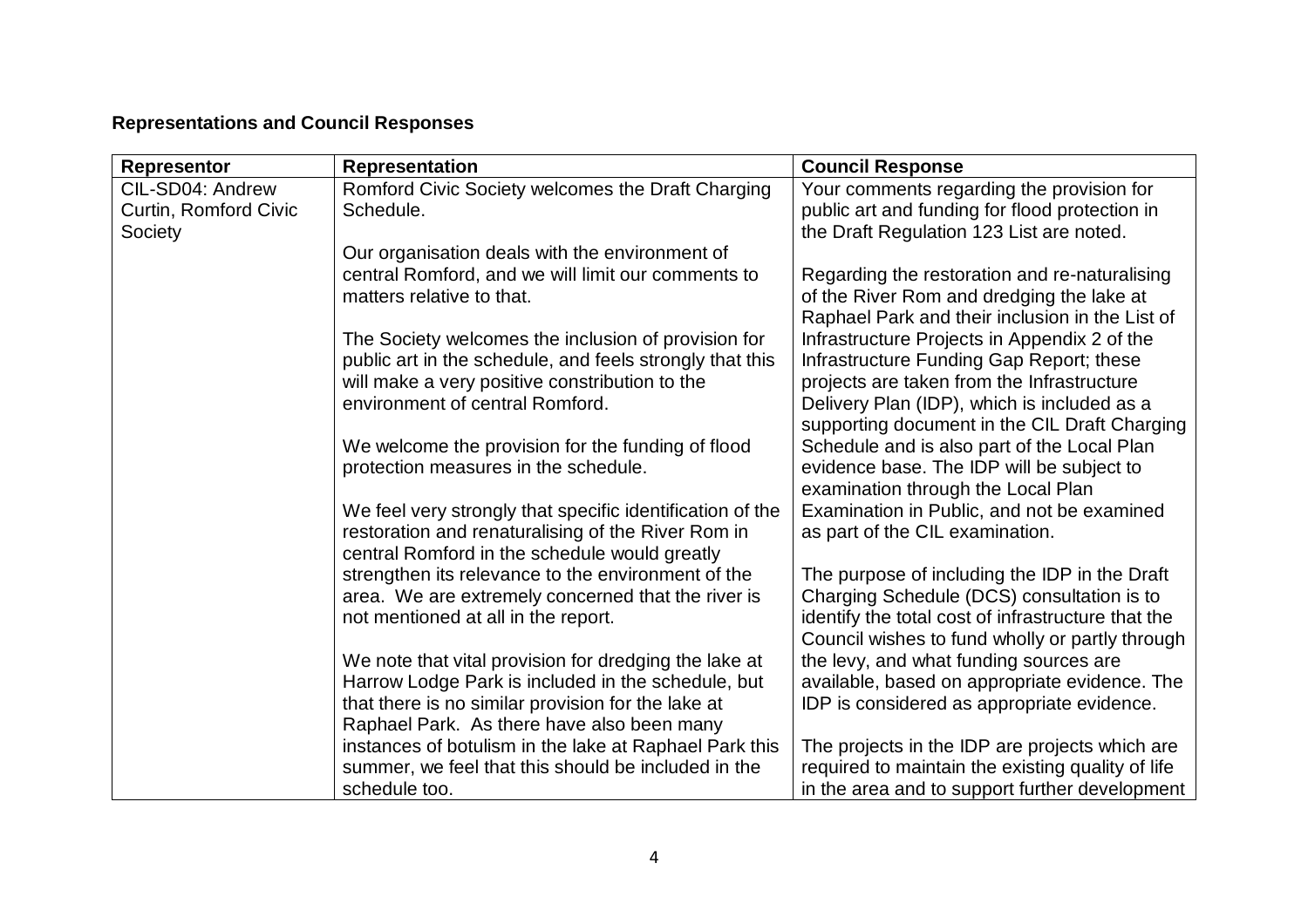| <b>Representor</b>           | <b>Representation</b>                                                                                                                                                                                                                                       | <b>Council Response</b>                                                                                                                                                                                                                                                                                                                                                                                                                                                                                                                                                                                                                   |
|------------------------------|-------------------------------------------------------------------------------------------------------------------------------------------------------------------------------------------------------------------------------------------------------------|-------------------------------------------------------------------------------------------------------------------------------------------------------------------------------------------------------------------------------------------------------------------------------------------------------------------------------------------------------------------------------------------------------------------------------------------------------------------------------------------------------------------------------------------------------------------------------------------------------------------------------------------|
|                              | We are interested to know what the Romford Market<br>transformation, which is included in the document,<br>actually is?<br>We are interested to know more about what the<br>inclusion of provision to tunnel the ring road in<br>Romford means in practice. | to accommodate growth in population and<br>economic activity. Projects including the<br>dredging of the lake at Harrow Lodge Park are<br>in the Green Infrastructure category, and were<br>identified to ensure that parks and green<br>infrastructure fully meet the needs of the<br>existing and future population. Further projects<br>such as those mentioned in the representation<br>would need to be considered as part of any<br>future update to the IDP.<br>The Council therefore considers that no<br>modifications to the Draft Charging Schedule<br>are required as a result of the issues raised in<br>this representation. |
| CIL-SD05: Mark Jones         | Havering Borough needs to maintain its infrastructure<br>going forward. The CIL charges seem well<br>researched and fair. With the huge reduction in<br>central government funding, I support this idea.                                                    | The representation is noted. No technical<br>response required.<br>The Council considers that no modifications to<br>the Draft Charging Schedule are required as a<br>result of the issues raised in this<br>representation.                                                                                                                                                                                                                                                                                                                                                                                                              |
| CIL-SD06: Natural<br>England | Thank you for your consultation on the above dated<br>16 August 2018.<br>Natural England is a non-departmental public body.<br>Our statutory purpose is to ensure that the natural<br>environment is conserved, enhanced, and managed                       | The comments in the representation regarding<br>the funding for the maintenance of<br>infrastructure are noted.<br>Regarding the comment suggesting that green<br>infrastructure be considered for funding<br>through planning obligations in the Rainham                                                                                                                                                                                                                                                                                                                                                                                 |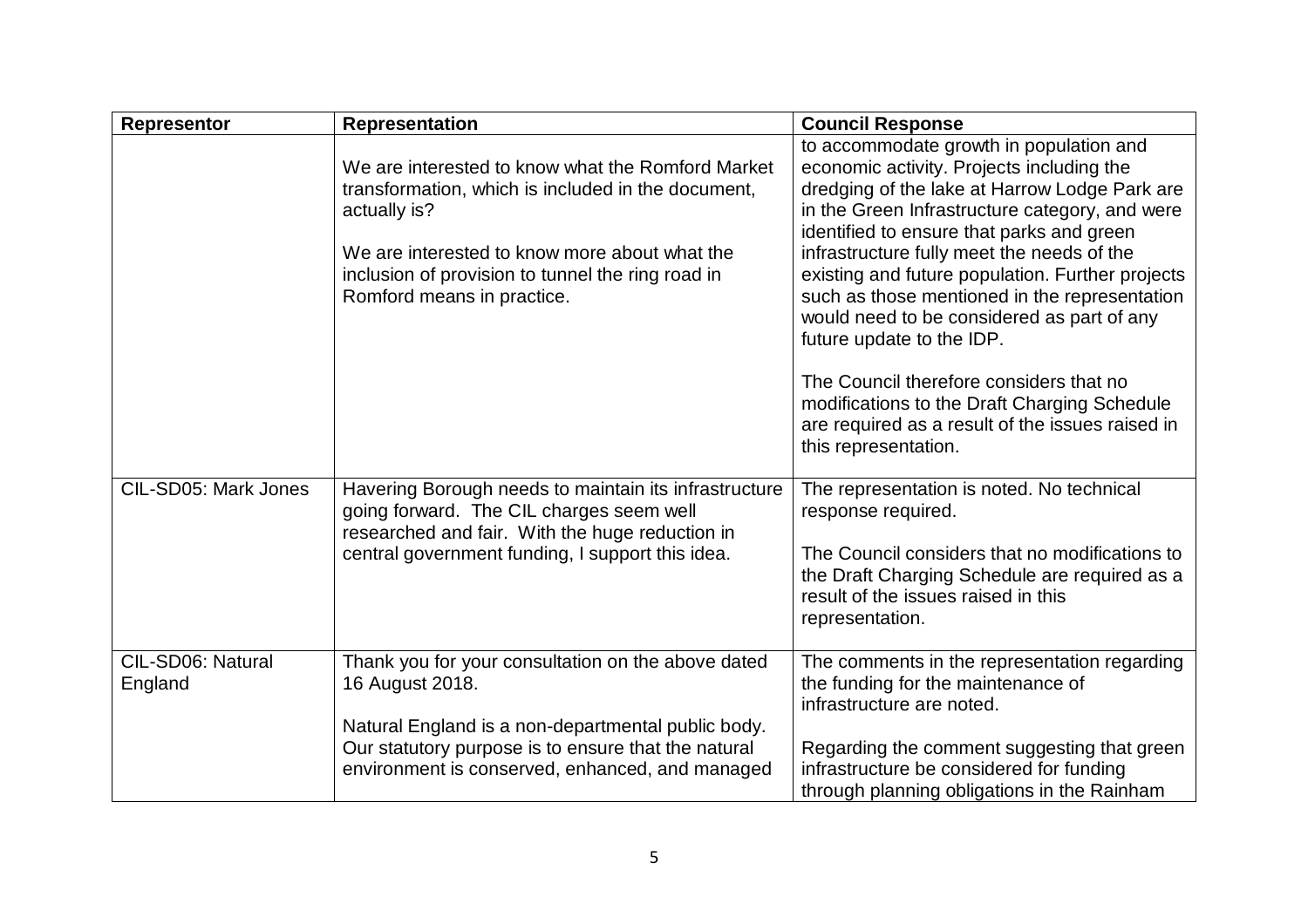| <b>Representor</b> | <b>Representation</b>                                                                                                                                                                                                                                                                                                                                                                                                     | <b>Council Response</b>                                                                                                                                                   |
|--------------------|---------------------------------------------------------------------------------------------------------------------------------------------------------------------------------------------------------------------------------------------------------------------------------------------------------------------------------------------------------------------------------------------------------------------------|---------------------------------------------------------------------------------------------------------------------------------------------------------------------------|
|                    | for the benefit of present and future generations,<br>thereby contributing to sustainable development.                                                                                                                                                                                                                                                                                                                    | and Beam Park SDAs, this will be considered<br>by the Council prior to the publication of the<br>final Regulation 123 List and / or as part of any                        |
|                    | Having reviewed the Draft Charging Schedule and<br>Havering Local Plan we welcome the proactive                                                                                                                                                                                                                                                                                                                           | subsequent update.                                                                                                                                                        |
|                    | approach towards Green Infrastructure and the<br>detailed list of projects that will deliver the Local<br>Plan's vision for Green Infrastructure. We do,<br>however, have some specific comments to make:                                                                                                                                                                                                                 | Regarding the suggestion that the provision of<br>SUDS be included in the flood defence /<br>protection measures as included on the                                       |
|                    | We note the Draft Regulation 123 list states 'The<br>Council intends that it will, or may, spend CIL on<br>part or all of provision, improvement,                                                                                                                                                                                                                                                                         | Regulation 123 List, this will be considered by<br>the Council prior to the publication of the final<br>Regulation 123 List and / or as part of any<br>subsequent update. |
|                    | replacement, operation or maintenance of the<br>infrastructure'. We understand this is a broad<br>statement intended to cover all aspects of<br>infrastructure, however, we would like to remind<br>you that in order to gain the most benefit from<br>Green Infrastructure, funding must be secured for<br>its maintenance (and if possible enhancement) in<br>perpetuity as well as for its provision and<br>operation. | The Council considers that no modifications to<br>the Draft Charging Schedule are required as a<br>result of the issues raised in this<br>representation.                 |
|                    | We note that Green Infrastructure is listed to be<br>funded by the CIL, however, we would, if<br>possible, recommend you consider additional<br>contributions from planning obligations in the<br>Romford and Rainham and Beam Park Strategic<br>Sites. This would ensure that the strategic sites<br>will receive the maximum benefits associated with<br>appropriately-chosen and maintained Green                      |                                                                                                                                                                           |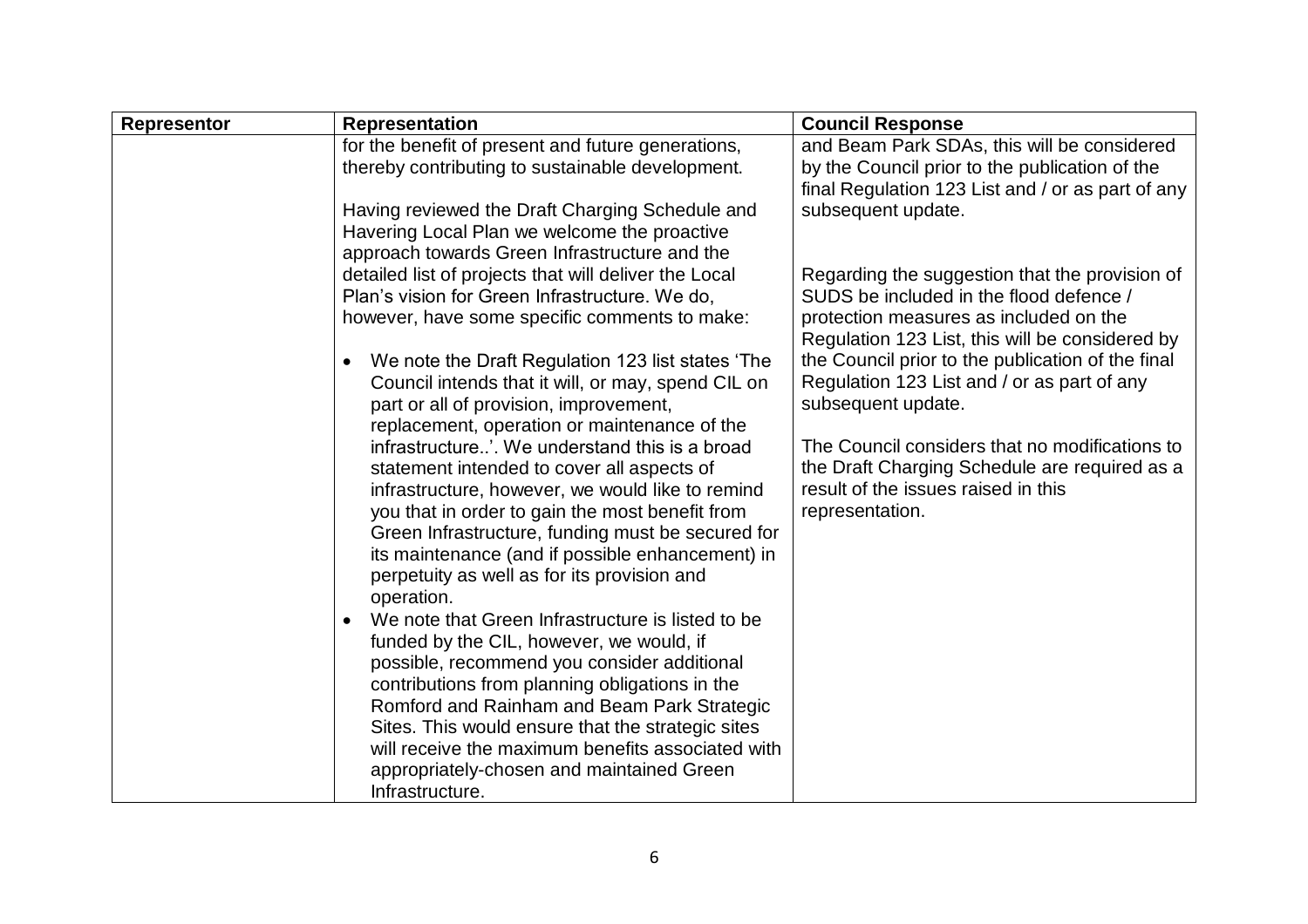| <b>Representor</b>            | <b>Representation</b>                                                                                                                                                                                                                                                                                                                                                                                                                                                                                                                                                                                                                                                                                                                                                                                                                                                                                                                                                   | <b>Council Response</b>                                                                                                                                                                                                                                                                                                                                                                                                                                                                                                                                                                                                                                                                                                                                                                                                                                                                                                                                                               |
|-------------------------------|-------------------------------------------------------------------------------------------------------------------------------------------------------------------------------------------------------------------------------------------------------------------------------------------------------------------------------------------------------------------------------------------------------------------------------------------------------------------------------------------------------------------------------------------------------------------------------------------------------------------------------------------------------------------------------------------------------------------------------------------------------------------------------------------------------------------------------------------------------------------------------------------------------------------------------------------------------------------------|---------------------------------------------------------------------------------------------------------------------------------------------------------------------------------------------------------------------------------------------------------------------------------------------------------------------------------------------------------------------------------------------------------------------------------------------------------------------------------------------------------------------------------------------------------------------------------------------------------------------------------------------------------------------------------------------------------------------------------------------------------------------------------------------------------------------------------------------------------------------------------------------------------------------------------------------------------------------------------------|
|                               | We note that the Havering Local Plan<br>$\bullet$<br>incorporates Sustainable Drainage Systems<br>(SuDS) into its policies. We would advise you<br>ensure that the 'Flood defence/protection<br>measures' funded through planning obligations<br>(as per Havering Regulation 123 list) includes the<br>provision and maintenance of SuDS that controls<br>both water quantity and quality.                                                                                                                                                                                                                                                                                                                                                                                                                                                                                                                                                                              |                                                                                                                                                                                                                                                                                                                                                                                                                                                                                                                                                                                                                                                                                                                                                                                                                                                                                                                                                                                       |
| CIL-SD07: Historic<br>England | Thank you for consulting Historic England<br>Preliminary Draft Charging Schedule for the<br>Borough's Community Infrastructure Levy (CIL).<br>As the Government's statutory adviser, Historic<br>England is keen to ensure that conservation and<br>enhancement of the historic environment is fully<br>taken into account at all stages and levels of the<br>planning process although we note that there is a<br>limited relationship between CIL and designated<br>heritage assets as regulations are currently set out.<br>Nevertheless, we would recommend that the Council<br>bear in mind the viability of development projects<br>reusing historic buildings or heritage-led regeneration<br>proposals in developing the draft charging schedule,<br>and look to ensure their eligibility for relief in such<br>circumstances. We would also encourage the<br>involvement of the Council's own historic<br>environment expertise in the process if this has not | The Council remains committed to conserving<br>and enhancing the historic environment and<br>heritage assets. The Council is however<br>restricted in the discretionary relief it can give.<br>We note that CIL is only chargeable on net<br>additional development so would not be<br>charged on change of use for existing<br>buildings. Where an existing heritage building<br>is being reused for an alternative use it will not<br>ne eligible for CIL where it has bene occupied<br>lawfully for at least six months in the last 3<br>years. On this basis CIL will have a limited<br>affect the viability of regeneration of heritage<br>assets. We also note that whilst the<br>introduction of a proposed discretionary relief<br>for heritage assets whilst helping to support<br>such conservation could result in enabling<br>development which would have an impact on<br>existing infrastructure. This would need to be<br>financed to ensure that the Council can cope |
|                               | already been the case, as such staff are often best<br>placed to advise on relevant heritage issues.                                                                                                                                                                                                                                                                                                                                                                                                                                                                                                                                                                                                                                                                                                                                                                                                                                                                    | with new development including heritage<br>assets.                                                                                                                                                                                                                                                                                                                                                                                                                                                                                                                                                                                                                                                                                                                                                                                                                                                                                                                                    |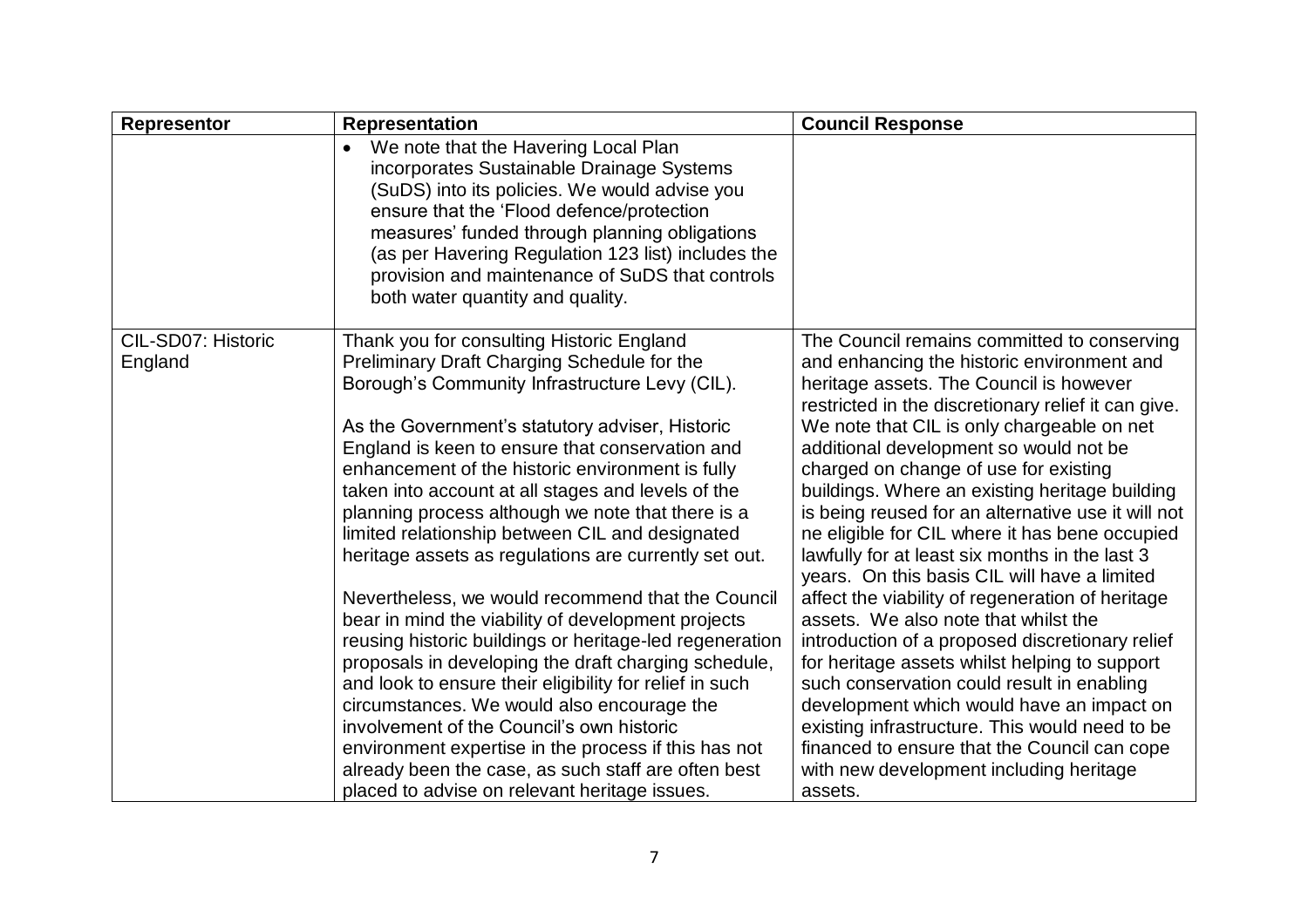| <b>Representor</b>                                                | <b>Representation</b>                                                                                                                                                                                                                                                                                                                                                                                                                                                                                                                                                                                                                                                                                                                                                                                                                                                                             | <b>Council Response</b>                                                                                                                                                                                                                                                                                                                                                                   |
|-------------------------------------------------------------------|---------------------------------------------------------------------------------------------------------------------------------------------------------------------------------------------------------------------------------------------------------------------------------------------------------------------------------------------------------------------------------------------------------------------------------------------------------------------------------------------------------------------------------------------------------------------------------------------------------------------------------------------------------------------------------------------------------------------------------------------------------------------------------------------------------------------------------------------------------------------------------------------------|-------------------------------------------------------------------------------------------------------------------------------------------------------------------------------------------------------------------------------------------------------------------------------------------------------------------------------------------------------------------------------------------|
|                                                                   | Please note that this advice is based on the<br>information that has been provided to us and does<br>not affect our obligation to advise on, and potentially<br>object to any specific development proposal which<br>may subsequently arise from these documents, and<br>which may have adverse effects on the environment.<br>I trust these comments are helpful. Please do not<br>hesitate to contact me should you require any further<br>information or clarification.                                                                                                                                                                                                                                                                                                                                                                                                                        | The Council therefore considers that no<br>modifications to the Draft Charging Schedule<br>are required as a result of the issues raised in<br>this representation.                                                                                                                                                                                                                       |
| CIL-SD08: Mark<br>Furnish, Planning<br>Manager, Sport<br>England. | Thank you for consulting Sport England on the<br>above.<br>Sporting and recreation facilities are included within<br>the definition of Community Infrastructure Levy (CIL)<br>infrastructure in the 2008 Planning Act (section 216),<br>which means money raised can be used to fund new<br>or enhanced sports facilities.<br>Sport England does welcomes that the Council are<br>considering to fund sport and leisure facilities but has<br>concerns that the general term, 'Sport and Leisure<br>Facilities', is included within the Draft Regulation 123<br>List. A general term included within the list could<br>cause difficulties in directing funds to actually be<br>spent on particular sport and leisure projects due to<br>them having to compete with other infrastructure<br>needs. In order to ensure that the CIL funds<br>collected has a chance of being spent on sport, Sport | The comments in the representation regarding<br>the funding for sports and leisure facilities are<br>noted.<br>Regarding the comment suggesting that<br>specific infrastructure projects be specifically<br>mentioned in the Reg 123 List, it is proposed<br>that the Regulation 123 List is amended to<br>include some specific projects from Policy 18,<br>part ix from the Local Plan. |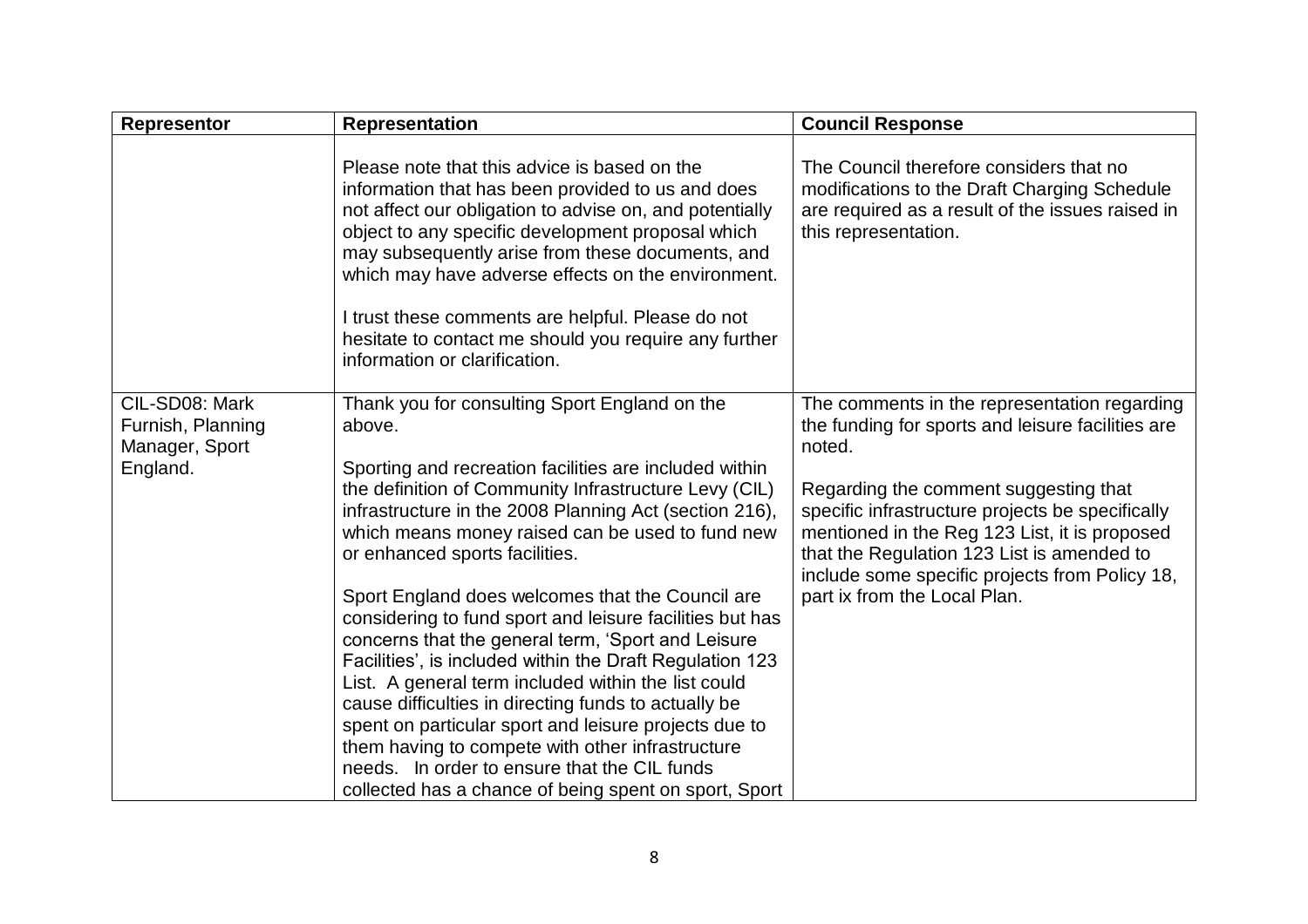| <b>Representor</b>                                 | <b>Representation</b>                                                                                                                                                                                                                                                                                                                                                                                                                                                                                                                                                                                                                                                                                                                                                                                                                                                                                                                                                                                                                                                                                                                                                                                                                                                                         | <b>Council Response</b>                        |
|----------------------------------------------------|-----------------------------------------------------------------------------------------------------------------------------------------------------------------------------------------------------------------------------------------------------------------------------------------------------------------------------------------------------------------------------------------------------------------------------------------------------------------------------------------------------------------------------------------------------------------------------------------------------------------------------------------------------------------------------------------------------------------------------------------------------------------------------------------------------------------------------------------------------------------------------------------------------------------------------------------------------------------------------------------------------------------------------------------------------------------------------------------------------------------------------------------------------------------------------------------------------------------------------------------------------------------------------------------------|------------------------------------------------|
|                                                    | England consider that the Regulation 123 list should<br>contain specific projects rather than a generic wide<br>ranging term. Sport England recommend that the<br>Regulation 123 List contains high level priority<br>projects of a strategic nature that CIL has potential to<br>deliver rather including a general term or a long list of<br>projects that CIL will never be able to fund. Since the<br>Council have a Playing Pitch Strategy the key<br>projects and actions contained within that Strategy<br>could be listed in the Regulation 123 List with the<br>other actions/projects being able to be potentially<br>funded by Planning Obligations. This approach,<br>Sport England consider, would increase the<br>likelihood of money into sport and delivery of needed<br>sport and leisure infrastructure that meets current<br>and future needs. Unless the Council identify specific<br>projects on the Strategic Infrastructure List it may be<br>more effective for sporting contributions to be sought<br>through planning obligations, however this is only in<br>the case where it can be linked to a strategic housing<br>development.<br>I hope this is helpful. If you have any queries or<br>require further information, please do not hesitate to<br>contact me. |                                                |
| CIL-SD09: Michael                                  | Dear Sir/Madam                                                                                                                                                                                                                                                                                                                                                                                                                                                                                                                                                                                                                                                                                                                                                                                                                                                                                                                                                                                                                                                                                                                                                                                                                                                                                | The representations are noted. No technical    |
| Atkins, Senior Planning<br>Officer, Port of London | Thank you for consulting the Port of London Authority                                                                                                                                                                                                                                                                                                                                                                                                                                                                                                                                                                                                                                                                                                                                                                                                                                                                                                                                                                                                                                                                                                                                                                                                                                         | response required.                             |
| Authority                                          | (PLA) on the London Borough of Havering's                                                                                                                                                                                                                                                                                                                                                                                                                                                                                                                                                                                                                                                                                                                                                                                                                                                                                                                                                                                                                                                                                                                                                                                                                                                     | The Council considers that no modifications to |
|                                                    | Community Infrastructure Levy (CIL) Draft Charging                                                                                                                                                                                                                                                                                                                                                                                                                                                                                                                                                                                                                                                                                                                                                                                                                                                                                                                                                                                                                                                                                                                                                                                                                                            | the Draft Charging Schedule are required as a  |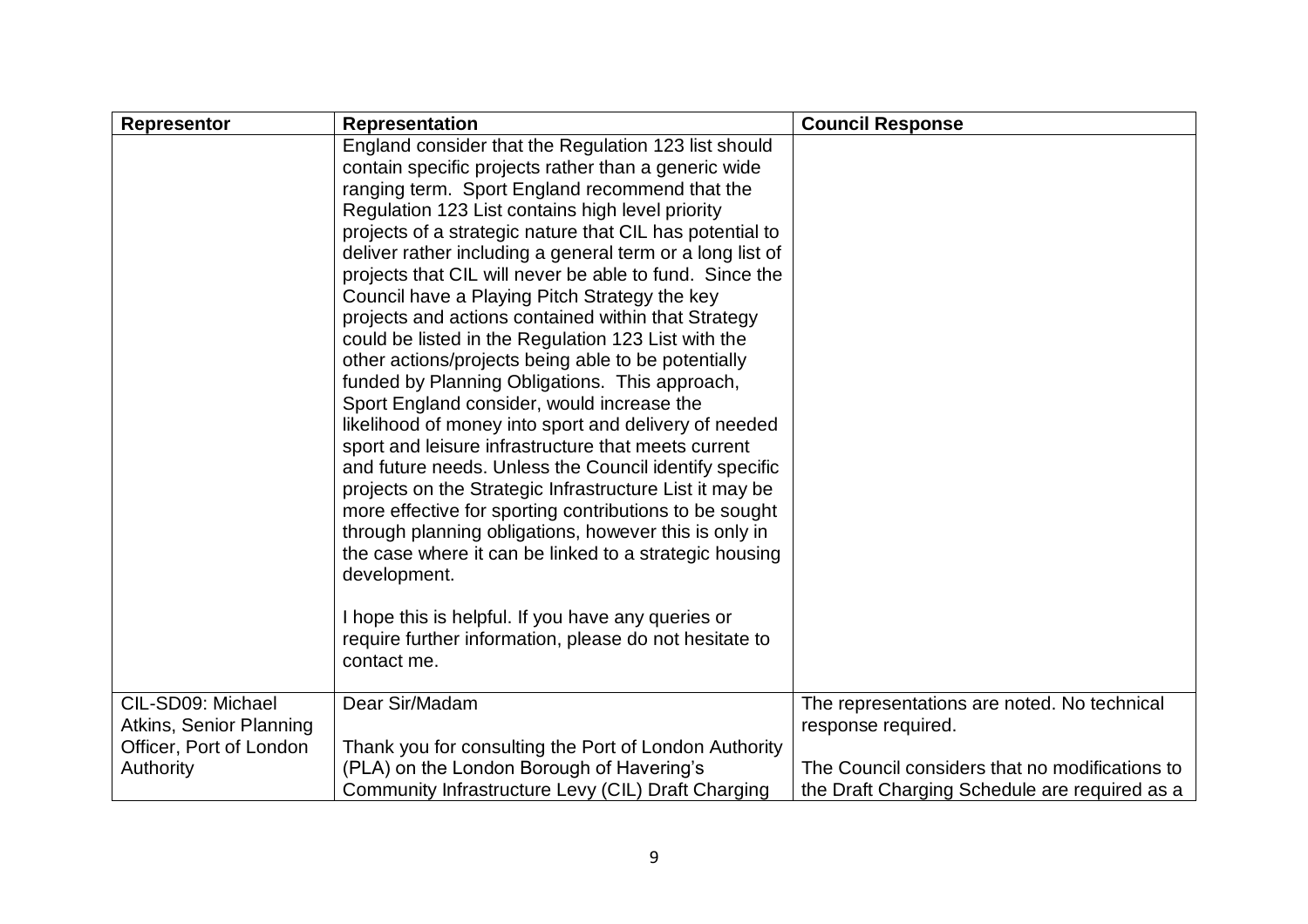| <b>Representor</b> | <b>Representation</b>                                                                                                                                                                                                                                                                                                                                                                                                                                                                                                                                                                                                                                                                                                                                                                                                                     | <b>Council Response</b>             |
|--------------------|-------------------------------------------------------------------------------------------------------------------------------------------------------------------------------------------------------------------------------------------------------------------------------------------------------------------------------------------------------------------------------------------------------------------------------------------------------------------------------------------------------------------------------------------------------------------------------------------------------------------------------------------------------------------------------------------------------------------------------------------------------------------------------------------------------------------------------------------|-------------------------------------|
|                    | Schedule consultation. I have now had the                                                                                                                                                                                                                                                                                                                                                                                                                                                                                                                                                                                                                                                                                                                                                                                                 | result of the issues raised in this |
|                    | opportunity to review the associated documents and                                                                                                                                                                                                                                                                                                                                                                                                                                                                                                                                                                                                                                                                                                                                                                                        | representation.                     |
|                    | the PLA has no in principle objections.                                                                                                                                                                                                                                                                                                                                                                                                                                                                                                                                                                                                                                                                                                                                                                                                   |                                     |
|                    | For information, the PLA is the Statutory Harbour<br>Authority for the Tidal Thames between Teddington<br>and the Thames Estuary. Its statutory functions<br>include responsibility for conservancy, dredging,<br>maintaining the public navigation and controlling<br>vessel movement's ands its consent is required for<br>the carrying out of all works and dredging in the river<br>and the provision of moorings. The PLAs functions<br>also include for promotion of the use of the river as<br>an important strategic transport corridor to London.<br>This is reflected in the PLAs Vision for the Tidal<br>Thames document (July 2016). It is noted as part of<br>this consultation that of the main areas of the PLA's<br>interest, including transport infrastructure and air<br>quality, that these are not covered under the |                                     |
|                    | Regulation 123 list, and will be funded through<br>planning obligations.                                                                                                                                                                                                                                                                                                                                                                                                                                                                                                                                                                                                                                                                                                                                                                  |                                     |
|                    |                                                                                                                                                                                                                                                                                                                                                                                                                                                                                                                                                                                                                                                                                                                                                                                                                                           |                                     |
|                    | As part of the consultation documents it is noted that<br>the Infrastructure Delivery Plan states under the<br>transport section that a bus-link bridge is proposed<br>across Rainham Creek between Ferry Lane and                                                                                                                                                                                                                                                                                                                                                                                                                                                                                                                                                                                                                        |                                     |
|                    | Creek Way, there is also support for a                                                                                                                                                                                                                                                                                                                                                                                                                                                                                                                                                                                                                                                                                                                                                                                                    |                                     |
|                    | cycling/walking bridge over Rainham Creek, to                                                                                                                                                                                                                                                                                                                                                                                                                                                                                                                                                                                                                                                                                                                                                                                             |                                     |
|                    | potentially be built between 2016 - 2021. Please note                                                                                                                                                                                                                                                                                                                                                                                                                                                                                                                                                                                                                                                                                                                                                                                     |                                     |
|                    | Rainham Creek falls within the PLA's jurisdiction                                                                                                                                                                                                                                                                                                                                                                                                                                                                                                                                                                                                                                                                                                                                                                                         |                                     |
|                    | along Creek Way up to the A1306 roundabout with                                                                                                                                                                                                                                                                                                                                                                                                                                                                                                                                                                                                                                                                                                                                                                                           |                                     |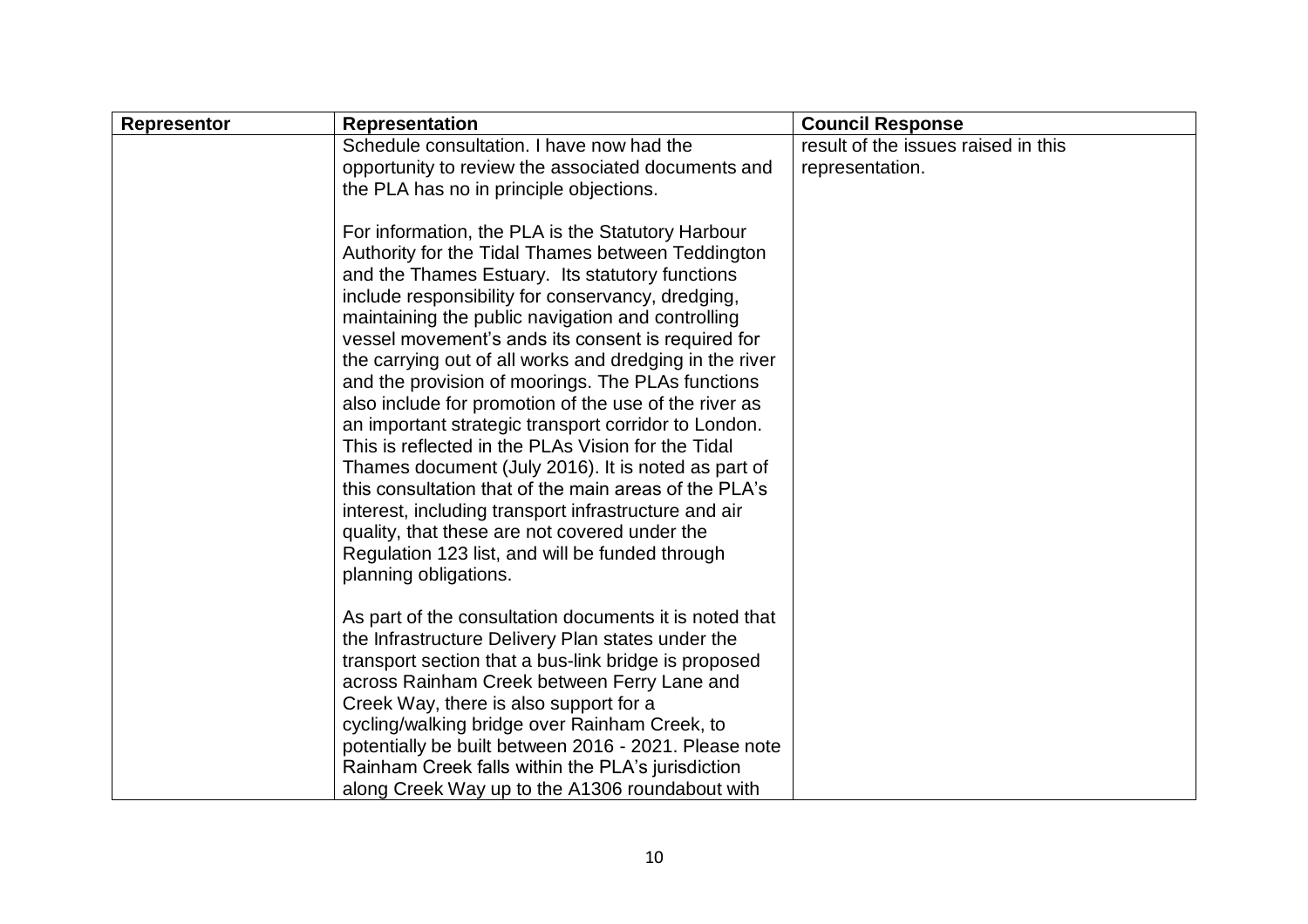| <b>Representor</b>         | <b>Representation</b>                                                                                                                                                                                                                                                                                                                                                                                                                                                                                                                                                                                                                                                                                                                                | <b>Council Response</b>                                                                                                                                                                                                        |
|----------------------------|------------------------------------------------------------------------------------------------------------------------------------------------------------------------------------------------------------------------------------------------------------------------------------------------------------------------------------------------------------------------------------------------------------------------------------------------------------------------------------------------------------------------------------------------------------------------------------------------------------------------------------------------------------------------------------------------------------------------------------------------------|--------------------------------------------------------------------------------------------------------------------------------------------------------------------------------------------------------------------------------|
|                            | Bridge Road, as such the PLA should be consulted<br>on these potential crossings as further details<br>become available, particularly as part of the PLA's<br><b>River Works Licensing Process.</b>                                                                                                                                                                                                                                                                                                                                                                                                                                                                                                                                                  |                                                                                                                                                                                                                                |
|                            | It is also noted that there is Green Infrastructure<br>project highlighted in the Infrastructure Delivery Plan<br>called 'Rainham to the River, linking Rainham<br>communities to Thames and Marshes'. Could further<br>information be provided on this project, particularly<br>with regard to promoting access to the Thames? The<br>PLA would broadly be in support of any project which<br>seeks to enhance access to the River Thames and<br>again should be consulted on any proposals.                                                                                                                                                                                                                                                        |                                                                                                                                                                                                                                |
|                            | I hope this information is of assistance. If you have<br>any questions at all please let me know                                                                                                                                                                                                                                                                                                                                                                                                                                                                                                                                                                                                                                                     |                                                                                                                                                                                                                                |
| CIL-SD10: Ms Ruth<br>Crabb | The amount of development going on in the borough<br>provides a unique opportunity to do something<br>visionary with the large amount of CIL money coming<br>from the numerous developers building in Havering.<br>Although the council is receiving less money from<br>central government, it would be short-sighted to use<br>CIL monies to subsidise ongoing expenditure: it<br>would be like getting an unexpected windfall and<br>spending it on something mundane.<br>Something that would greatly benefit Romford would<br>be the opening-up and greening of the River Rom<br>through all parts of the town centre where it is not<br>flowing underground: this would increase the appeal<br>of properties in new developments along Waterloo | The representations are noted. No technical<br>response required.<br>The Council considers that no modifications to<br>the Draft Charging Schedule are required as a<br>result of the issues raised in this<br>representation. |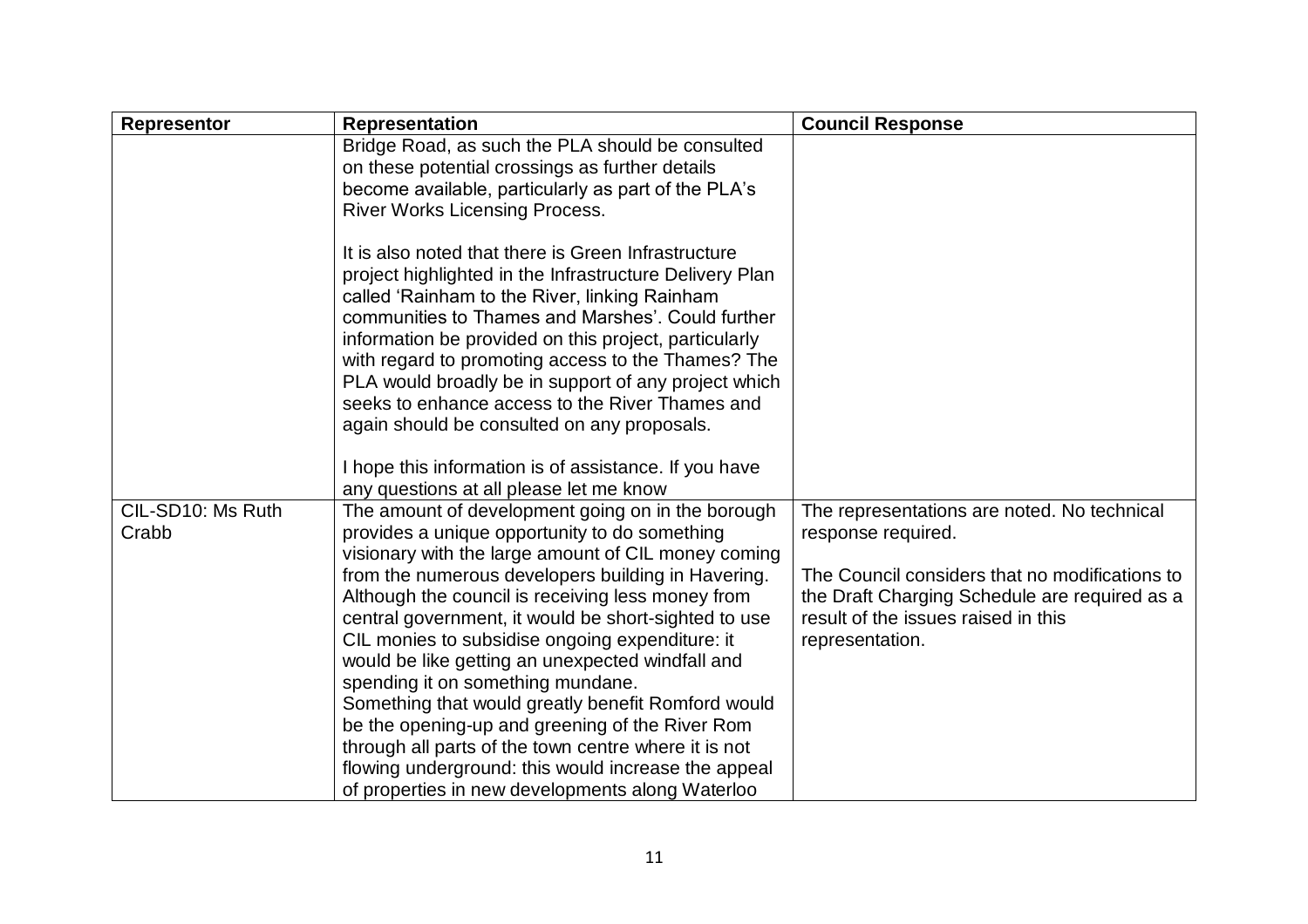| <b>Representor</b>                                                         | <b>Representation</b>                                                                                                                                                                                                                                                                                                                                                                                                                                                                                                                                                                                                                                                                                                                                                                                                                                                                                                                                                                                                                                                                                                                                                | <b>Council Response</b>                                                                                                                                                                                                                                                                                                                                                                                                                                                                                                                                                                                                                                                                                                                                                                                                                                                                                                                                                                                           |
|----------------------------------------------------------------------------|----------------------------------------------------------------------------------------------------------------------------------------------------------------------------------------------------------------------------------------------------------------------------------------------------------------------------------------------------------------------------------------------------------------------------------------------------------------------------------------------------------------------------------------------------------------------------------------------------------------------------------------------------------------------------------------------------------------------------------------------------------------------------------------------------------------------------------------------------------------------------------------------------------------------------------------------------------------------------------------------------------------------------------------------------------------------------------------------------------------------------------------------------------------------|-------------------------------------------------------------------------------------------------------------------------------------------------------------------------------------------------------------------------------------------------------------------------------------------------------------------------------------------------------------------------------------------------------------------------------------------------------------------------------------------------------------------------------------------------------------------------------------------------------------------------------------------------------------------------------------------------------------------------------------------------------------------------------------------------------------------------------------------------------------------------------------------------------------------------------------------------------------------------------------------------------------------|
|                                                                            | Road, Rom Valley Way and North Street; go further<br>to combat air pollution from the ring road; provide<br>natural flood defences; make the river a destination<br>location for visitors to and residents of the area alike,<br>bringing benefits to the local economy.<br>Please do not squander this once in a lifetime<br>opportunity to do something truly positive for the<br>borough, its occupants and those coming to the area<br>to live, work and play.                                                                                                                                                                                                                                                                                                                                                                                                                                                                                                                                                                                                                                                                                                   |                                                                                                                                                                                                                                                                                                                                                                                                                                                                                                                                                                                                                                                                                                                                                                                                                                                                                                                                                                                                                   |
| CIL-SD11: Mercury<br>Shopping Centre in<br>Romford (Williams<br>Gallagher) | Having reviewed DCS and the various<br>documentation / evidence that underpins this, we<br>wish to make the following observations:<br>• As articulated above, we are concerned that LB<br>Havering's decision to proceed with consultation at a<br>DCS stage (as opposed to a revised PDCS stage)<br>will prejudice those with interests in the Borough. The<br>Council has, in effect, only given consultees a 6 week<br>window in which to review, comment on and prepare<br>representations to a Charging Schedule that is<br>significantly different to that previously consulted<br>upon and one that is now based on a brand new set<br>of viability evidence. The timescales allowed for<br>comment are simply insufficient to enable the<br>relevant parties to make comment and to establish<br>the implications for the viability of schemes within the<br>Borough.<br>. We note that the BNP Paribas Viability Report has<br>focused much of its attention on the appraisal of a<br>series of residential development typologies in order<br>to establish their ability to accommodate CIL. This is<br>to be welcomed given the pressing need to deliver | The Council have undertaken the required<br>consultation under the CIL Regulations (as<br>amended). In fact the Council have chosen to<br>consult for a 6 week period which is in excess<br>of the requirement set out at Regulation 17 of<br>the in the CIL Regulations which states that<br>"The period which the charging authority<br>specifies must be a period of not less than<br>four weeks starting on the day on which notice<br>given pursuant to regulation $16(1)(d)$ is first<br>published." Moreover the Regulations clearly<br>set out at Regulation 17 (2) that where a<br>person makes representations about a draft<br>charging schedule that "such representations"<br>must be made within the period which the<br>charging authority specifies"<br>To this end the Council considers that it has<br>met its required duty to consult under the CIL<br>Regulations. Moreover it is aware that should<br>there have been significant concerns and<br>issues raised at the DCS stage it had the |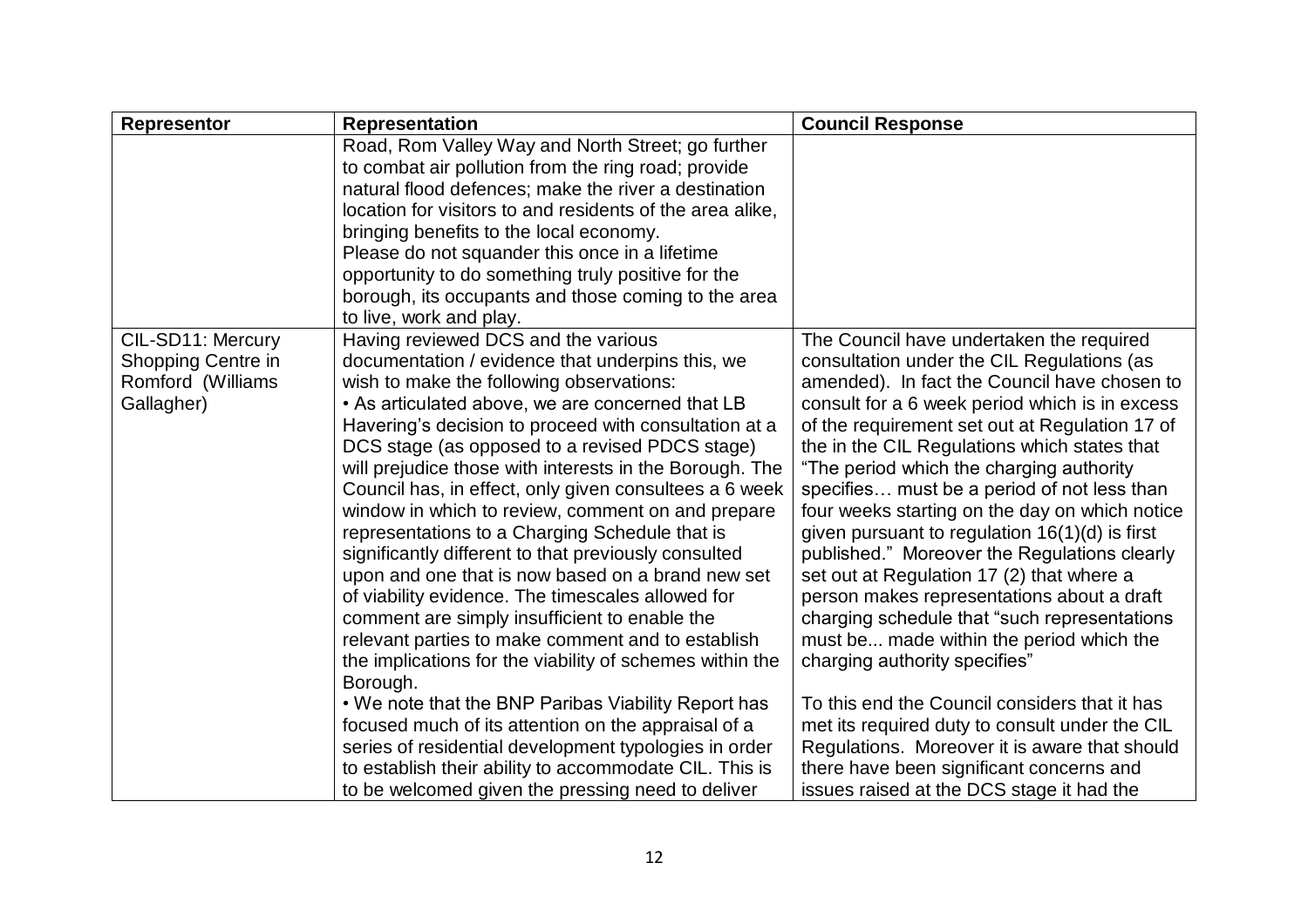| <b>Representor</b>                                 | <b>Representation</b>                                 | <b>Council Response</b>                            |  |
|----------------------------------------------------|-------------------------------------------------------|----------------------------------------------------|--|
|                                                    | housing in the Borough and the associated emphasis    | option and opportunity to consult on a revised     |  |
|                                                    | on housing delivery in the adopted and emerging       | draft Charging schedule, as other local            |  |
|                                                    | Local Plan.                                           | authorities have considered it appropriate to      |  |
|                                                    | However, as is so often the case, the attention given | do. However, following a detailed and              |  |
|                                                    | to other uses (namely commercial uses) is severely    | considered review of the representations           |  |
|                                                    | lacking. To elaborate:                                | received, the Council does not consider that       |  |
|                                                    | o In respect of retail development, we note that only | such substantive concerns and evidence has         |  |
|                                                    | two typologies have been modelled / tested to         | been provided that warrants revisions to the       |  |
|                                                    | establish the proposed CIL rates for Retail           | Draft Charging Schedule. Given this position       |  |
|                                                    | Supermarkets, Superstores and Retail Warehouses       | the Council does not consider that it would be     |  |
|                                                    | and All Other Retail $(A1 - A5)$ as follows:          | necessary or appropriate to undertake a            |  |
|                                                    | § Supermarkets and Retail Warehousing - 10,753        | further consultation period on the DCS,            |  |
|                                                    | sqft (999 sqm)                                        |                                                    |  |
|                                                    | § All Other Retail (A1 – A5 + Sui Generis Akin to     | <b>BNPPRE</b> considers that appropriate available |  |
|                                                    | Retail) – 2,470 sqft (230 sqm)                        | evidence has been used to inform the               |  |
| o No explanation has been put forward by BNP as to |                                                       | Council's charging schedule in line with the       |  |
|                                                    | how why these particular typologies have been         | requirements of the National Planning Practice     |  |
|                                                    | modelled and indeed whether or not they mirror the    | Guidance ('NPPG') for CIL para 019 which           |  |
|                                                    | type of development that is envisaged by the existing | has demonstrated that the proposed levy rate       |  |
|                                                    | and emerging Local Plan.                              | or rates set an appropriate balance between        |  |
|                                                    | o It is also concerning to note that BNP is           | the need to fund infrastructure and the            |  |
|                                                    | recommending a CIL rate of £50 per sqm for all retail | potential implications for the economic viability  |  |
|                                                    | development across the Borough (Classes $A1 - A5$ )   | of development across their area.                  |  |
|                                                    | when only one development                             |                                                    |  |
|                                                    | 5                                                     | The typologies chosen have been based on           |  |
|                                                    | scenario has been tested (a development comprising    | the understanding of development likely to be      |  |
|                                                    | 230 sqm – location unspecified) to establish whether  | coming forward in the borough. With respect        |  |
|                                                    | this rate is achievable. The same concern applies to  | to the clarity of the definition of retail adopted |  |
|                                                    | the proposed rate of £175 per sqm for Retail          | in the DCS, BNPPRE would highlight that this       |  |
|                                                    | Supermarkets, Superstores and Retail Warehouses       | a definition which has been accepted in            |  |
|                                                    | which would apply to schemes over 280 sqm – again,    | numerous other CIL charging schedules which        |  |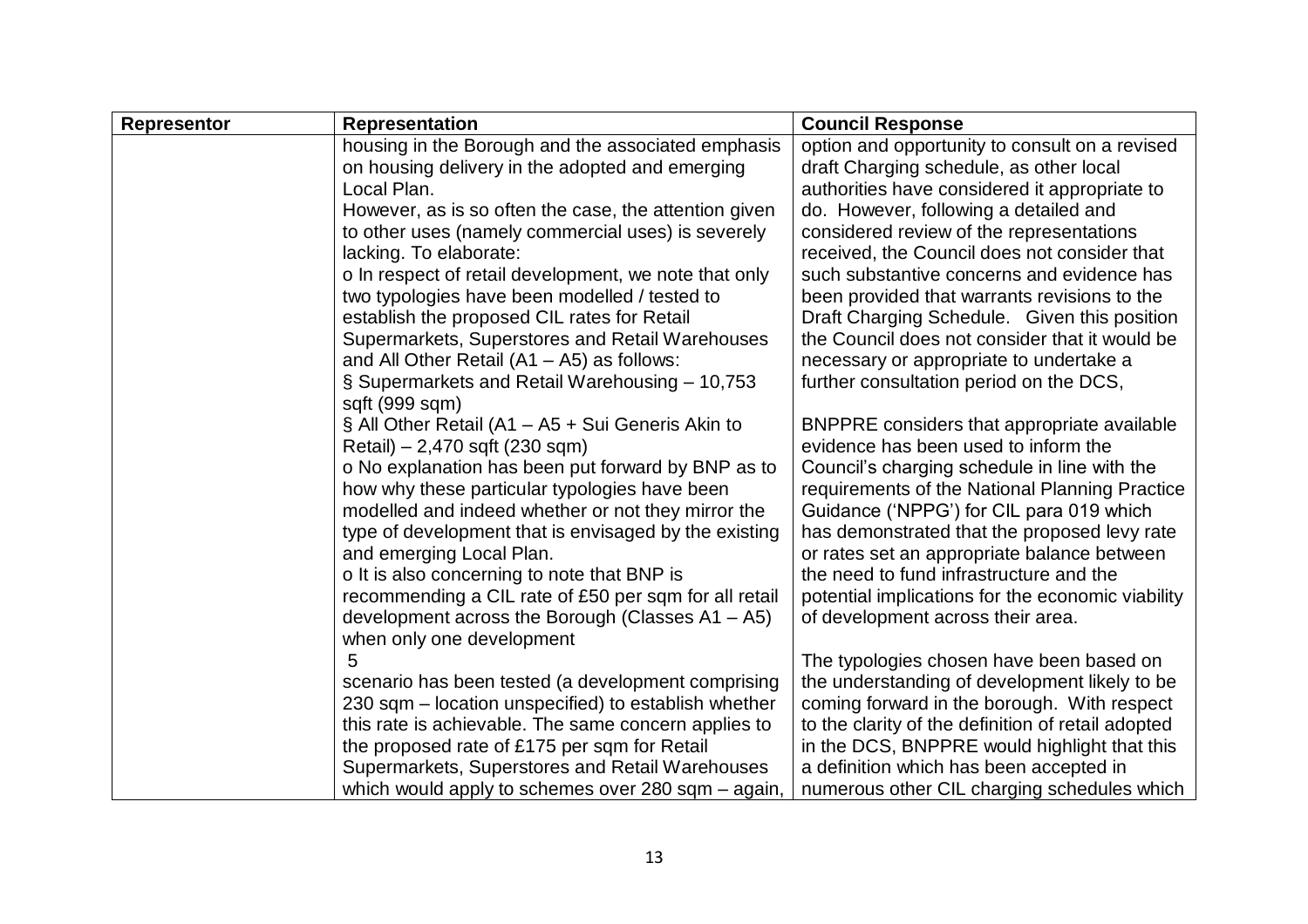| <b>Representor</b>                                                                                                                                                 | <b>Representation</b>                                   | <b>Council Response</b>                            |  |
|--------------------------------------------------------------------------------------------------------------------------------------------------------------------|---------------------------------------------------------|----------------------------------------------------|--|
|                                                                                                                                                                    | this figure has been arrived at having tested only one  | have successfully been through examination         |  |
|                                                                                                                                                                    | scenario – a 999 sqm retail warehouse (again,           | and adopted by other local authorities. It is      |  |
|                                                                                                                                                                    | location unspecified and also without regard to the     | considered to be an acceptable and                 |  |
|                                                                                                                                                                    | fact that retail warehousing, superstores and           | reasonable approach. Other charging                |  |
|                                                                                                                                                                    | supermarkets attract very different values).            | schedules which adopt this or very similar         |  |
|                                                                                                                                                                    | o Clarity is also required as to which developments     | approaches include but are not limited to: LB      |  |
|                                                                                                                                                                    | would be liable for the proposed £175 per sqm           | Tower Hamlets, RB Greenwich, LB Bexley,            |  |
|                                                                                                                                                                    | charge as there is simply insufficient explanation as   | Dacorum BC and Bedford BC. To clarify              |  |
|                                                                                                                                                                    | to what the Council / BNP regards to be a retail        | however, the 280 sq m threshold applied            |  |
|                                                                                                                                                                    | supermarket, superstore and / or retail warehouse       | reflects the Sunday Trading Threshold floor        |  |
|                                                                                                                                                                    | and how this terminology is relevant to schemes         | area. The reasoning behind adopting this           |  |
|                                                                                                                                                                    | upwards of 280 sqm (it is very difficult to see how a   | figure is that in BNPPRE's experience and          |  |
|                                                                                                                                                                    | unit comprising, for example, 281 sqm could be          | previous research into this position, units        |  |
| regarded as a retail supermarket / superstore and / or<br>warehouse). The ambiguous nature of the wording<br>results in a considerable degree of uncertainty as to |                                                         | below Sunday Trading Thresholds tend to            |  |
|                                                                                                                                                                    |                                                         | predominantly be occupied by local                 |  |
|                                                                                                                                                                    |                                                         | convenience store operators, whilst the larger     |  |
|                                                                                                                                                                    | what format of retail development would be liable for   | units above Sunday Trading Threshold levels        |  |
|                                                                                                                                                                    | this charge (and indeed whether it would apply to all   | are occupied by the large national operators       |  |
|                                                                                                                                                                    | locations including the RSDA). (NB this comment is      | such as Sainsburys, Tesco etc. The latter are      |  |
|                                                                                                                                                                    | made despite the ** definition set out under the DCS    | of a stronger covenant strength and therefore      |  |
|                                                                                                                                                                    | at Page 4)                                              | result in keener yields, which increases the       |  |
|                                                                                                                                                                    | o Lastly, and in respect of the proposed retail rates,  | value of such units and improves viability. The    |  |
|                                                                                                                                                                    | we note that larger schemes for redevelopment in the    | units below 280 sq m are considered to more        |  |
|                                                                                                                                                                    | town centre are likely attract on-site Section 106      | closely reflect the position appraised in the "all |  |
|                                                                                                                                                                    | costs (as illustrated in the Draft Regulation 123 List) | other retail" category and as a result fall into   |  |
|                                                                                                                                                                    | - these do not appear to have been accounted for in     | this category.                                     |  |
|                                                                                                                                                                    | the BNP appraisals.                                     |                                                    |  |
|                                                                                                                                                                    | The lack of attention to the appraisal of commercial    | With respect to the comments on the                |  |
|                                                                                                                                                                    | development in the BNP appraisal and the                | differences between retail warehouses and          |  |
|                                                                                                                                                                    | ambiguous terminology used to define retail             | supermarkets, we take Williams Gallagher's         |  |
|                                                                                                                                                                    | floorspace that would be liable for CIL in the DCS is   | point, however set out the following response.     |  |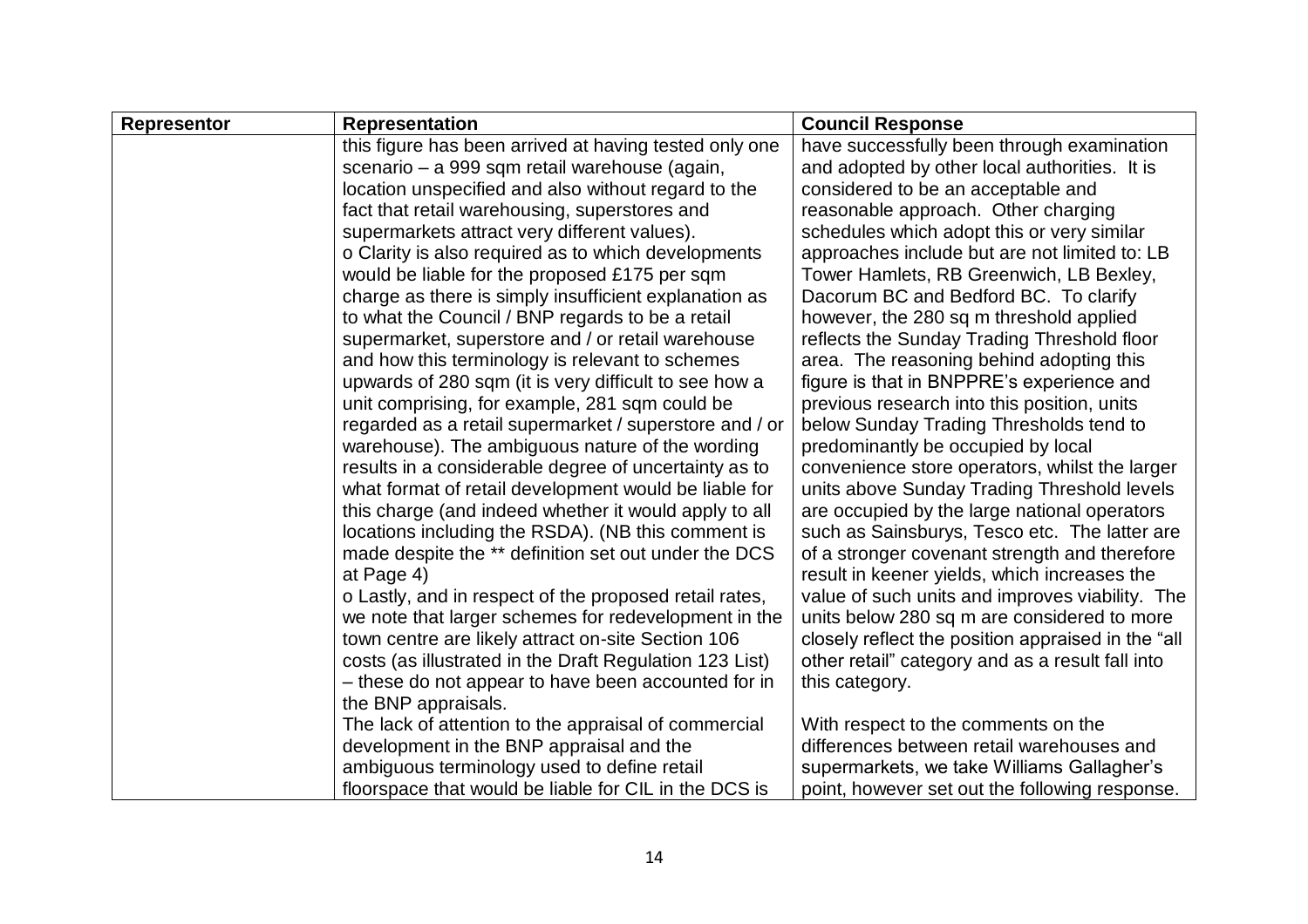| <b>Representor</b>                                                                                           | <b>Representation</b>                                   | <b>Council Response</b>                           |
|--------------------------------------------------------------------------------------------------------------|---------------------------------------------------------|---------------------------------------------------|
|                                                                                                              | concerning and provides us with insufficient comfort    | In BNPPRE's experience with setting CIL           |
|                                                                                                              | that the proposed CIL rates will not put at risk retail | rates supermarkets and retail warehouses          |
|                                                                                                              | development within the RDSA, in accordance with         | have a similar capacity to absorb CIL charges.    |
|                                                                                                              | the existing and emerging Local Plan.                   | Retail warehouses incur significantly lower       |
|                                                                                                              | • Referring to the rates to be applied to residential   | build costs than supermarkets, which despite      |
|                                                                                                              | development in Zone A, we note that that BNP has        | rent and yield differences for the assets results |
|                                                                                                              | appraised ten typologies which reflect different        | in a similar viability profile for such schemes.  |
|                                                                                                              | densities and types of development across the           | Our research through our in-house retail          |
|                                                                                                              | Borough and that these have been tested having          | warehouse team identified that rents              |
|                                                                                                              | regard to the Council's emerging 35% affordable         | achievable on retail warehouses in the            |
|                                                                                                              | housing requirement (Draft Policy 4).                   | borough are between £20 - £25 per sq ft whilst    |
|                                                                                                              | The typology of most relevance to the type of           | capitalisation yields for such assets are         |
|                                                                                                              | development envisaged in the RSDA is that of            | between 5.5% and 5.25%. BCIS identifies           |
|                                                                                                              | Typology 10 which comprises 435 flats on a site         | that build costs for retail warehouses are        |
| comprising 1 hectare. We of course welcome the<br>inclusion of this typology as it is most reflective of the |                                                         | 1,004 per sq m. We have run an appraisal          |
|                                                                                                              |                                                         | based on these inputs, which is attached to       |
|                                                                                                              | development aspirations of our client. We do            | this schedule (CIL-CD12). This demonstrates       |
|                                                                                                              | however note that the 'policy-on' appraisal of this     | that such schemes have the capacity to            |
|                                                                                                              | typology (i.e. allowing for 35% affordable housing)     | accommodate a maximum CIL charge ranging          |
|                                                                                                              | appears to be missing from the appendices of the        | between £32 per sq m to £504 per sq m.            |
|                                                                                                              | BNP report. It is however summarised in the main        | Given this position we remain of the opinion      |
|                                                                                                              | report which indicates that this typology is unviable   | that maintaining a CIL charge of £175 per sq      |
|                                                                                                              | with the imposition of CIL.                             | m for such uses remains an appropriate CIL        |
|                                                                                                              | This reflects the conclusions of our client who         | charge.                                           |
|                                                                                                              | (supported by a development viability specialist) has   |                                                   |
|                                                                                                              | undertaken its own ('policy-on') high level             | We note that with regard to the testing of "All   |
|                                                                                                              | assessment of the impact of CIL on its own              | Other Retail (A1 - A5 + Sui Generis Akin to       |
|                                                                                                              | development aspirations on the sites adjacent to the    | Retail)" that the assumptions adopted are         |
|                                                                                                              | Mercury Shopping Centre (to include just over 800       | reasonable inputs for such uses in the            |
|                                                                                                              | units). This appraisal indicates that the proposed CIL  | borough. Increasing or decreasing or              |
|                                                                                                              | rate would have the effect of reducing developer        | decreasing the size of such development           |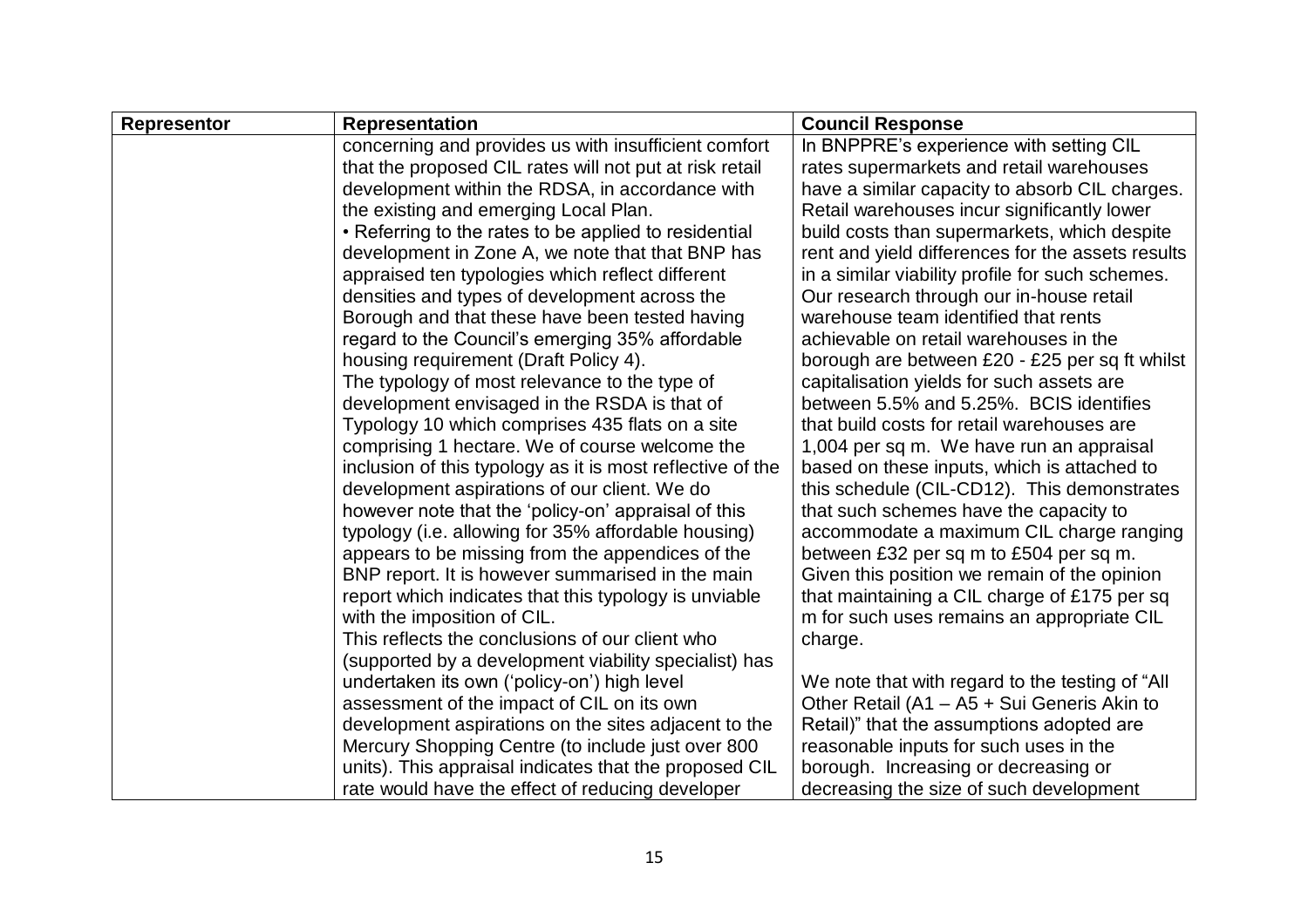| <b>Representor</b>                                   | <b>Representation</b>                                     | <b>Council Response</b>                           |  |
|------------------------------------------------------|-----------------------------------------------------------|---------------------------------------------------|--|
|                                                      | profit to below an acceptable level (i.e. below the       | would be a matter of scaling which would          |  |
|                                                      | 20% profit margin adopted by BNP).                        | result in the same surplus available for CIL      |  |
|                                                      | The fact that both Typology 10 is showing as              | charges to be levied against.                     |  |
|                                                      | unviable with the application of CIL is not               |                                                   |  |
|                                                      | unsurprising given BNP's commentary at Para 6.14:         | <b>BNPPRE</b> confirm that in its commercial      |  |
|                                                      | "Viability is also identified as being challenging on the | appraisals an allowance has been included for     |  |
|                                                      | higher density schemes. As expected, schemes              | Mayoral CIL2 (MCIL2) and residual S106.           |  |
|                                                      | tested with higher levels of affordable housing and       | This includes £25 per sq m for MCIL2 and          |  |
|                                                      | measured against higher benchmark land values also        | £21.53 per sq m for residual S106 based on        |  |
|                                                      | show reductions in viability. However, as identified      | £2per sq ft. With respect to residential          |  |
|                                                      | above, the                                                | developments we have accounted for £2,000         |  |
|                                                      | 6                                                         | per unit. These figures are considered to be a    |  |
|                                                      |                                                           | reasonable proxy for likely sums to be sought     |  |
|                                                      | imposition of CIL at a zero level on such schemes will    | after CIL is adopted. It is noted however that    |  |
|                                                      | not make them viable, rather other factors (i.e. sales    | residual S106 contributions are by their very     |  |
| values, build costs or benchmark land values) would  |                                                           | nature site specific and will change from site to |  |
|                                                      | need to change to make them viable".                      | site. Notwithstanding this we would also          |  |
|                                                      | Whilst we acknowledge this is an approach often           | highlight the comments made at para 18 by         |  |
|                                                      | employed by BNP (i.e. it takes the view that limited      | the CIL Examiner Mr Simon Emerson in his          |  |
|                                                      | regard is paid to sites that would be unviable even if    | Report to London Borough of Merton Council        |  |
| a zero CIL were adopted as they are unlikely to come |                                                           | in which he stated that, "A significant"          |  |
|                                                      | forward unless there are significant changes to main      | assumption made for the inputs for all the        |  |
|                                                      | appraisal inputs), we are concerned because this          | retail types is that after the CIL is introduced, |  |
|                                                      | approach applies to most residential development in       | section 106 costs would be zero. This does        |  |
|                                                      | the RSDA.                                                 | not so much reflect an expectation that this      |  |
|                                                      | Indeed, it is understood that over 5,300 homes are        | would be the case, but more the difficulty of     |  |
|                                                      | anticipated to be delivered on large sites in the RSDA    | judging an appropriate input when S106 costs      |  |
|                                                      | across the Plan period which accounts for                 | for site-specific works (such as highway          |  |
|                                                      | approximately 30% of the Borough's housing target.        | access) would be likely to vary considerably      |  |
|                                                      | Disregarding these sites and applying CIL regardless      | from site to site. Assuming a fixed sum for       |  |
|                                                      | of whether or not they are viable seems to us             | S106 costs where circumstances vary widely        |  |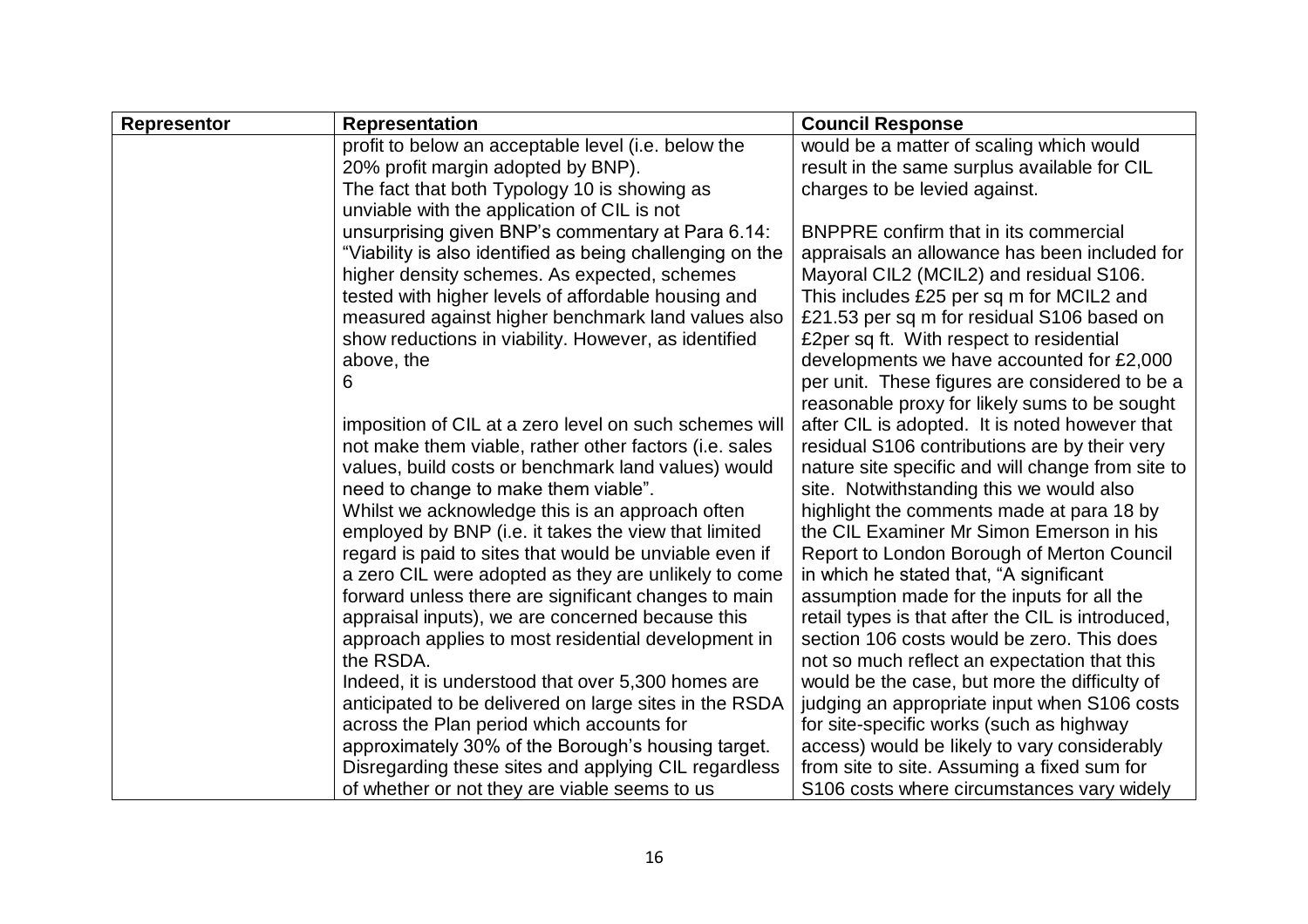| <b>Representor</b> | <b>Representation</b>                                                                                        | <b>Council Response</b>                                                             |  |
|--------------------|--------------------------------------------------------------------------------------------------------------|-------------------------------------------------------------------------------------|--|
|                    | somewhat careless when it is clear that these sites                                                          | would be no more accurate than the working                                          |  |
|                    | are critical to the delivery of the Borough's housing                                                        | assumption of zero costs. The approach is a                                         |  |
|                    | targets.                                                                                                     | reasonable choice in the circumstances,                                             |  |
|                    | BNP should be challenged on this approach and                                                                | subject to a sufficient buffer in the overall                                       |  |
|                    | provide evidence to the contrary that it will not                                                            | assessment of viability (see below."                                                |  |
|                    | undermine the delivery of housing targets in the                                                             |                                                                                     |  |
|                    | RSDA.                                                                                                        | BNPPRE note that despite their concerns                                             |  |
|                    | • Lastly, clarity is sought as to whether the BNP                                                            | raised Williams Gallagher have not provided                                         |  |
|                    | appraisal has properly accounted for the level of                                                            | any evidence to support their assertion that                                        |  |
|                    | Section 106 that is likely to be required for residential                                                    | the rates as proposed for retail developments                                       |  |
|                    | schemes (we note it has applied a figure of £2,000                                                           | in the Borough would put such development at                                        |  |
|                    | per unit however there is no justification to support                                                        | risk. We would further highlight that the CIL                                       |  |
|                    | this - we would expect at the very least an analysis of                                                      | rates as a percentage of development costs                                          |  |
|                    | recent approvals / S106 agreements to establish                                                              | for "all other retail" at £50 per sq m amounts to                                   |  |
|                    | whether this amount is realistic). Our concern is that                                                       | circa 1.38% of development costs and for                                            |  |
|                    | whilst income from the CIL rate will cover 'big ticket'<br>items such as highways and education, the list of | "Supermarkets, Superstores and Retail<br>Warehouses (over 280 sq m)" at £175 per sq |  |
|                    | other infrastructure to be funded through Section 106                                                        | m amounts to circa 5.31% of development                                             |  |
|                    | / other mechanisms is extensive. It is also unclear                                                          | costs. At this level of charge it is not                                            |  |
|                    | from the consultation documentation as to whether                                                            | considered that CIL will be the defining factor                                     |  |
|                    | proper consideration has been given to the pooling                                                           | that would prevent development from coming                                          |  |
|                    | restrictions on these big ticket items to ensure that                                                        | forward.                                                                            |  |
|                    | these can be funded through CIL.                                                                             |                                                                                     |  |
|                    | Conclusion                                                                                                   | BNPPRE would highlight that the imposition of                                       |  |
|                    | Whilst we do not object to the imposition of CIL, you                                                        | CIL is not the element that makes typology 10                                       |  |
|                    | will note we have expressed a series of concerns in                                                          | unviable. It is identified as being unviable                                        |  |
|                    | regard to the proposed rates and the evidence base                                                           | prior to the imposition of CIL. BNPPRE stands                                       |  |
|                    | that supports these rates.                                                                                   | by its comments set out at para 6.8 of the                                          |  |
|                    | We would invite LB Havering / BNP Paribas to                                                                 | viability report which states that:                                                 |  |
|                    | address these concerns at its earliest convenience.                                                          |                                                                                     |  |
|                    | Until such time, we are unable to conclude that the                                                          |                                                                                     |  |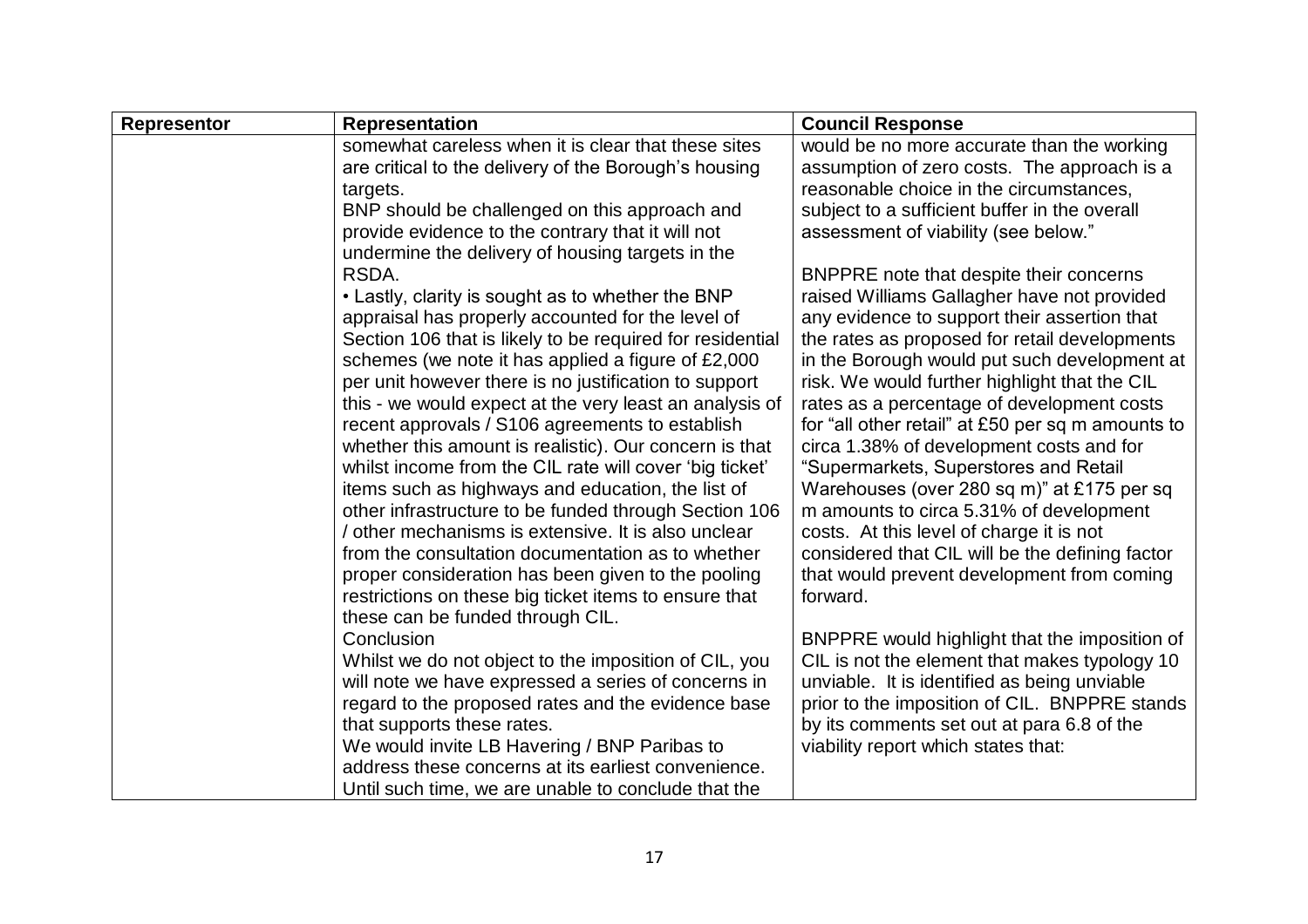| <b>Representor</b> | <b>Representation</b>                                                                                                                           | <b>Council Response</b>                                                                                                                                                                                                                                                                                                                                                                                                                                                                                                                                                                                                                                                                                                                                  |  |
|--------------------|-------------------------------------------------------------------------------------------------------------------------------------------------|----------------------------------------------------------------------------------------------------------------------------------------------------------------------------------------------------------------------------------------------------------------------------------------------------------------------------------------------------------------------------------------------------------------------------------------------------------------------------------------------------------------------------------------------------------------------------------------------------------------------------------------------------------------------------------------------------------------------------------------------------------|--|
|                    | evidence put forward is sufficient to establish whether<br>or not the proposed CIL rate will put overall<br>development in the Borough at risk. | As previously stated, in assessing the results it<br>is important to clearly distinguish between two<br>scenarios; namely, schemes that are unviable<br>regardless of the level of CIL (including a nil<br>rate) and schemes that are viable prior to the<br>imposition of CIL at certain levels. If a scheme<br>is unviable before CIL is levied, it is unlikely to<br>come forward and CIL would not be a critical<br>factor. We have therefore disregarded the<br>'unviable' schemes in recommending an<br>appropriate level of CIL. The unviable<br>schemes will only become viable following a<br>degree of real house price inflation, or in the<br>event that the Council agrees to a lower level<br>of affordable housing in the short term 12." |  |
|                    |                                                                                                                                                 | Moreover we would highlights that the LB<br>Newham CIL Examiner, Mr A Thickett<br>identified in his report that, "if a scheme is not<br>viable before CIL is levied it is unlikely to come<br>forward and CIL is, therefore, unlikely to be a<br>material consideration in any development<br>decision. Consequently, the Viability Study,<br>sensibly in my view, did not factor in unviable<br>schemes in recommending appropriate rates."<br>We note that Ellandi has identified that it has<br>undertaken testing viability testing of their<br>proposed development, however they have<br>not submitted this to support their assertion                                                                                                             |  |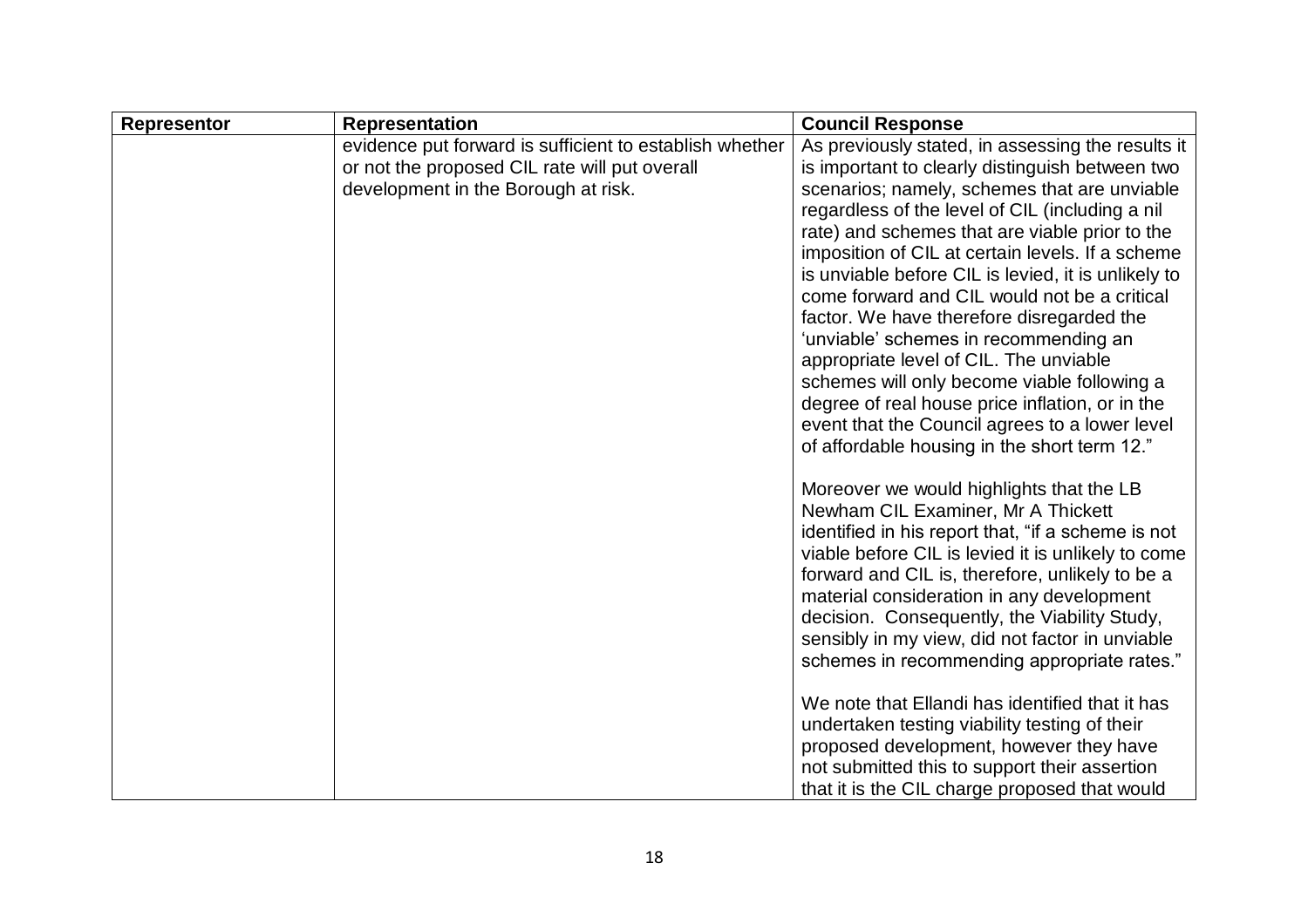| Representor   | <b>Representation</b>                                                                                                                                                                                                                                                                                                                                                                                                                                                                                                                                                                                                                                                                                                                                                                                                                                                                                                             | <b>Council Response</b>                                                                                                                                                                                                                                                                                                                                                                                                                                                                                                                                                                                                                                                                                                                                                                                                                                                                            |  |
|---------------|-----------------------------------------------------------------------------------------------------------------------------------------------------------------------------------------------------------------------------------------------------------------------------------------------------------------------------------------------------------------------------------------------------------------------------------------------------------------------------------------------------------------------------------------------------------------------------------------------------------------------------------------------------------------------------------------------------------------------------------------------------------------------------------------------------------------------------------------------------------------------------------------------------------------------------------|----------------------------------------------------------------------------------------------------------------------------------------------------------------------------------------------------------------------------------------------------------------------------------------------------------------------------------------------------------------------------------------------------------------------------------------------------------------------------------------------------------------------------------------------------------------------------------------------------------------------------------------------------------------------------------------------------------------------------------------------------------------------------------------------------------------------------------------------------------------------------------------------------|--|
|               |                                                                                                                                                                                                                                                                                                                                                                                                                                                                                                                                                                                                                                                                                                                                                                                                                                                                                                                                   | make their development undeliverable. We<br>would welcome Williams Gallagher's<br>submitting this information to support their<br>client's position.                                                                                                                                                                                                                                                                                                                                                                                                                                                                                                                                                                                                                                                                                                                                               |  |
|               |                                                                                                                                                                                                                                                                                                                                                                                                                                                                                                                                                                                                                                                                                                                                                                                                                                                                                                                                   |                                                                                                                                                                                                                                                                                                                                                                                                                                                                                                                                                                                                                                                                                                                                                                                                                                                                                                    |  |
| CIL-SD12: TfL | LB Havering Community Infrastructure Levy ~<br><b>Draft Charging Schedule.</b>                                                                                                                                                                                                                                                                                                                                                                                                                                                                                                                                                                                                                                                                                                                                                                                                                                                    | The comments in the representation regarding<br>the MCIL2 are noted.                                                                                                                                                                                                                                                                                                                                                                                                                                                                                                                                                                                                                                                                                                                                                                                                                               |  |
|               | Thank you for the invitation to comment on the<br>borough's new CIL draft charging schedule. I am<br>responding on behalf of Transport for London and the<br>comments here are based upon the proposed<br>charging schedule itself and the supporting<br>documents, particularly the Viability Study (July<br>2018), Draft Infrastructure Delivery Schedule (March<br>2018), Infrastructure Funding Gap Report (August<br>2018) and Draft Regulation 123 List (August 2018).<br>As you are aware, the Mayor's adopted Charging<br>Schedule (MCIL1) came into effect on 1 April 2012<br>and the Examination in Public for the proposed<br>Mayoral Charging Schedule 2 (MCIL2) was recently<br>completed. We are pleased to note that the proposed<br>MCIL2 has been taken into account by BNP Paribus<br>Real Estate in their Viability Study Report and<br>subsequently in the rates proposed in your draft<br>charging schedule. | The comments regarding the projects in the<br>Infrastructure Delivery Plan (IDP are noted).<br>These projects are taken from the<br>Infrastructure Delivery Plan (IDP), which is<br>included as a supporting document in the CIL<br>Draft Charging Schedule and is also part of<br>the Local Plan evidence base. The IDP will be<br>subject to examination through the Local Plan<br>Examination in Public, and not be examined<br>as part of the CIL examination. The comments<br>will be considered as part of any future update<br>of the IDP.<br>The purpose of including the IDP in the Draft<br>Charging Schedule (DCS) consultation is to<br>identify the total cost of infrastructure that the<br>Council wishes to fund wholly or partly through<br>the levy, and what funding sources are<br>available, based on appropriate evidence. The<br>IDP is considered as appropriate evidence. |  |
|               | I have noted that the Council has included a draft<br>Regulation 123 list, which indicates the types of                                                                                                                                                                                                                                                                                                                                                                                                                                                                                                                                                                                                                                                                                                                                                                                                                           |                                                                                                                                                                                                                                                                                                                                                                                                                                                                                                                                                                                                                                                                                                                                                                                                                                                                                                    |  |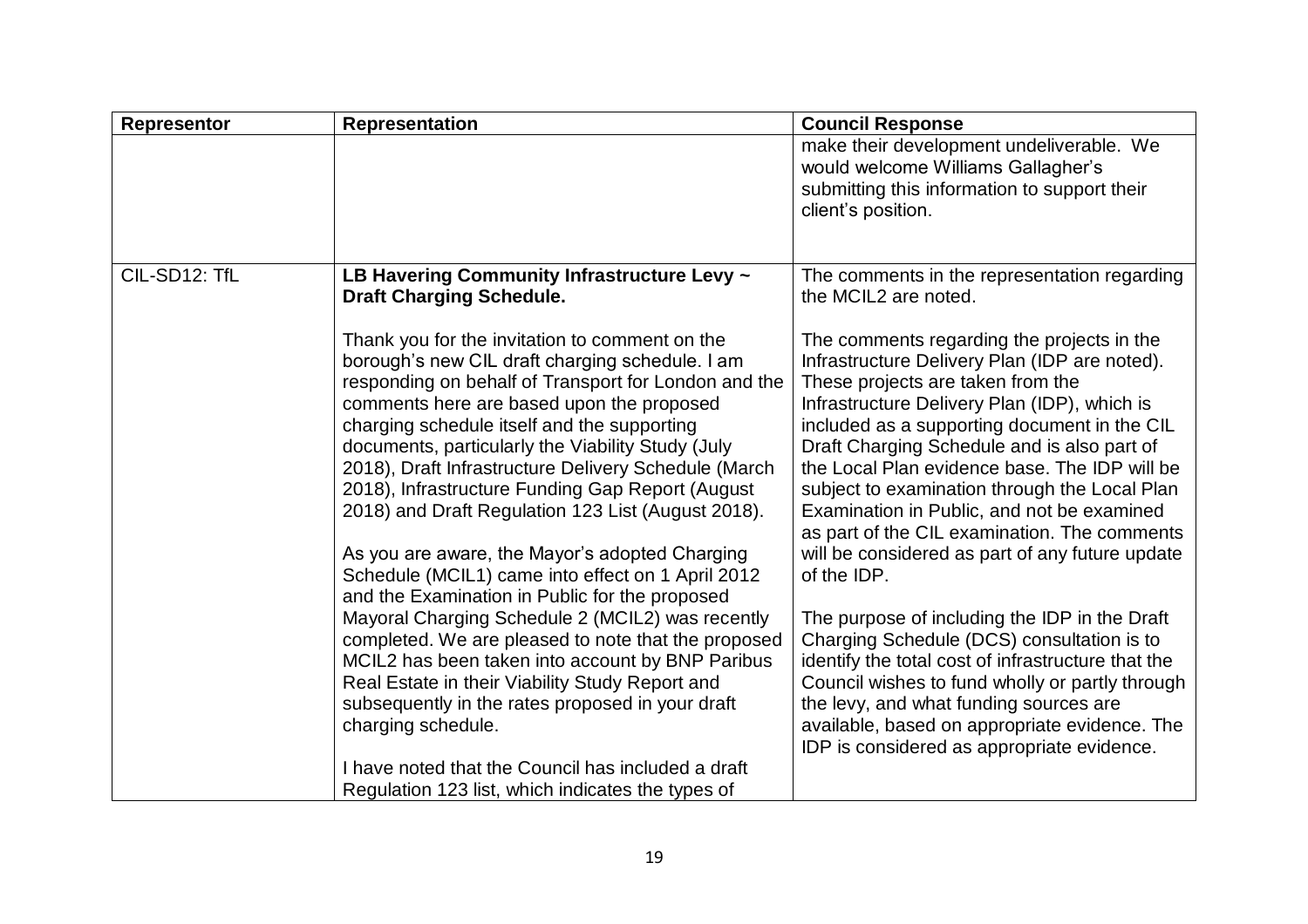| <b>Representor</b> | <b>Representation</b>                                    | <b>Council Response</b>                                                               |  |
|--------------------|----------------------------------------------------------|---------------------------------------------------------------------------------------|--|
|                    | infrastructure/infrastructure projects intended to be    | Regarding the comment on the approach                                                 |  |
|                    | funded or part funded through CIL and planning           | towards funding transport infrastructure                                              |  |
|                    | obligations. I have also noted the exclusion of          | through CIL, to address concerns of                                                   |  |
|                    | transport infrastructure from the list and the intention | consistency between the CIL Draft Charging                                            |  |
|                    | to secure funding for site specific transport            | Schedule and the Draft Local Plan, the                                                |  |
|                    | infrastructure along with contributions to Beam Park     | Council proposes to delete paragraph 14.0.20                                          |  |
|                    | Station and Rainham Creek Bus/walking/cycling            | of its Local Plan and add to the end of the                                           |  |
|                    | bridge through planning obligations.                     | preceding paragraph "Funds secured through<br>CIL will be used in accordance with the |  |
|                    | As you are aware, the proposed growth set out in the     | Council's Regulation 123 list." This will be                                          |  |
|                    | Havering draft Local Plan is considered to be            | progressed as part of the proposed                                                    |  |
|                    | dependent upon and facilitated by significant public     | modifications to be made to the Local Plan                                            |  |
|                    | transport investment and improvements. The               | following the Examination in Public and prior                                         |  |
|                    | supporting Infrastructure Funding Gap Report sets        | to adoption.                                                                          |  |
|                    | out an overall infrastructure requirement cost of £578   |                                                                                       |  |
|                    | million, of which £115 million relates specifically to   | The Council therefore considers that no                                               |  |
|                    | transport infrastructure.                                | modifications to the Draft Charging Schedule                                          |  |
|                    |                                                          | are required as a result of the issues raised in                                      |  |
|                    | I am concerned that the proposed approach to CIL         | this representation.                                                                  |  |
|                    | and planning obligations may restrict the ability to     |                                                                                       |  |
|                    | secure much needed funding for transport                 |                                                                                       |  |
|                    | infrastructure in the borough. It is also at odds with   |                                                                                       |  |
|                    | the Havering draft Local Plan which sets out in          |                                                                                       |  |
|                    | paragraph 14.0.20 that "funds secured through CIL        |                                                                                       |  |
|                    | will be used to deliver key community infrastructure     |                                                                                       |  |
|                    | as such as education, health facilities, libraries,      |                                                                                       |  |
|                    | community care, community facilities and transport       |                                                                                       |  |
|                    | projects (except certain site specific works)."          |                                                                                       |  |
|                    | Therefore, TfL requests that transport be included in    |                                                                                       |  |
|                    | the Regulation 123 list so that, where appropriate,      |                                                                                       |  |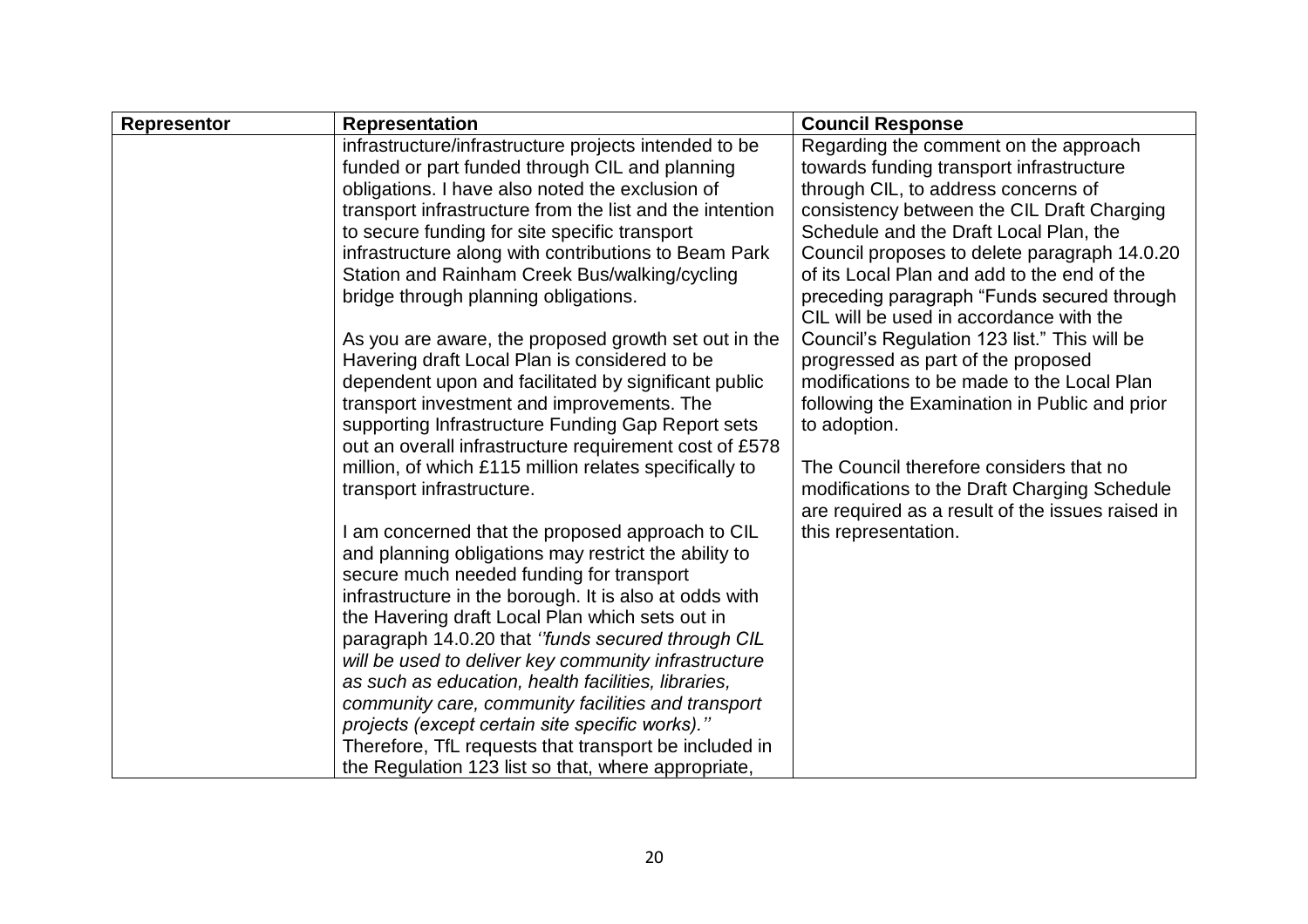| <b>Representor</b> | <b>Representation</b>                                                                                                                                                                                                                                                                                                                                                                                                                                                                                                                                                                                                                                     | <b>Council Response</b> |
|--------------------|-----------------------------------------------------------------------------------------------------------------------------------------------------------------------------------------------------------------------------------------------------------------------------------------------------------------------------------------------------------------------------------------------------------------------------------------------------------------------------------------------------------------------------------------------------------------------------------------------------------------------------------------------------------|-------------------------|
|                    | transport infrastructure can be funded to enable and<br>support growth.                                                                                                                                                                                                                                                                                                                                                                                                                                                                                                                                                                                   |                         |
|                    | As TfL may have a key role in the delivery of projects<br>in Havering, we would wish to work closely together<br>in developing transport proposals, ensuring that<br>current thinking on potential transport infrastructure<br>projects and their funding is aligned. We also believe<br>that there would be value in identifying a small<br>number of transport schemes that could be funded or<br>part funded through borough CIL receipts in order to<br>support the growth proposed by the borough. It would<br>be worthwhile exploring the potential for joint working<br>and/or funding in some cases in order to bring<br>forward certain schemes. |                         |
|                    | In respect of the Draft Infrastructure Delivery Plan<br>and Infrastructure Funding Gap Report, I make the<br>following observations:                                                                                                                                                                                                                                                                                                                                                                                                                                                                                                                      |                         |
|                    | $\mathsf{i}$<br><b>Romford Station Crossrail Complementary</b><br>Measures (CCM): TfL has funded LB<br>Havering £1,667,500 through the CCM<br>programme between 2015/16 and 2017/18<br>for interchange and public realm<br>improvements at Romford station. This<br>scheme (in terms of TfL CCM funding) has<br>now completed and there is no future<br>funding for this scheme.                                                                                                                                                                                                                                                                          |                         |
|                    | $\mathsf{ii}$<br>Bus stop accessibility: TfL's Bus Stop<br>Accessibility programme has funded                                                                                                                                                                                                                                                                                                                                                                                                                                                                                                                                                             |                         |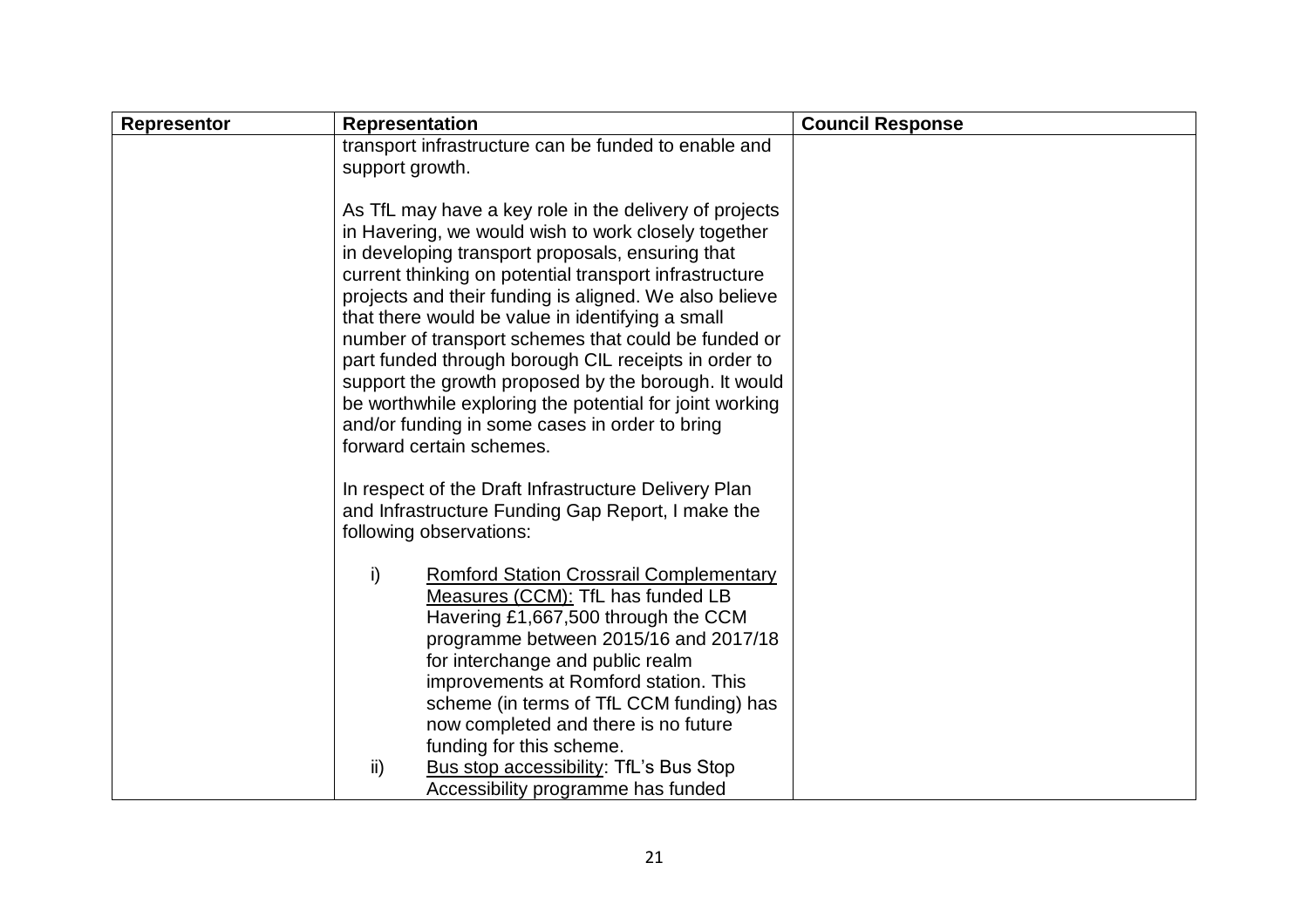| <b>Representor</b> | <b>Representation</b>                                                                                                                                                                                                                                                                                                                                                                                                                                                                                                                                                                                                                                                                                                                                                                                                                                                                                                                                                                                                                                                                                                              | <b>Council Response</b> |
|--------------------|------------------------------------------------------------------------------------------------------------------------------------------------------------------------------------------------------------------------------------------------------------------------------------------------------------------------------------------------------------------------------------------------------------------------------------------------------------------------------------------------------------------------------------------------------------------------------------------------------------------------------------------------------------------------------------------------------------------------------------------------------------------------------------------------------------------------------------------------------------------------------------------------------------------------------------------------------------------------------------------------------------------------------------------------------------------------------------------------------------------------------------|-------------------------|
|                    | boroughs to deliver bus stop accessibility<br>over recent years but that programme has<br>now closed. TfL would expect that any new<br>bus stop provision installed in the future<br>would meet accessibility standards. It<br>would be helpful to know the amount<br>remaining to make up the £300k cost in the<br>Table in Appendix 2 of the Infrastructure<br>Funding Gap Report.<br>Gallows Corner Junction: We are aware of<br>iii)<br>LB Havering's aspirations in relation to<br>Gallows Corner and there are ongoing<br>discussions regarding this linked to the<br>current review of the asset condition.<br><b>Romford Ring Road Liveable</b><br>iv)<br>Neighbourhood Scheme and Beam<br>Parkway LIP Major Scheme: TfL is<br>currently working with LB Havering on the<br>above two schemes. Funding for<br>implementation will be subject to modelling<br>and scheme approvals, however, we would<br>expect that the Romford scheme would be<br>completed prior to 2021.<br>Tram/Light Rail Link: TfL suggest that the<br>V)<br>scope should be broadened to include high<br>quality bus transit as well as rail modes. |                         |
|                    | I hope that you find these comments useful and<br>please contact me if you wish to discuss anything<br>further.                                                                                                                                                                                                                                                                                                                                                                                                                                                                                                                                                                                                                                                                                                                                                                                                                                                                                                                                                                                                                    |                         |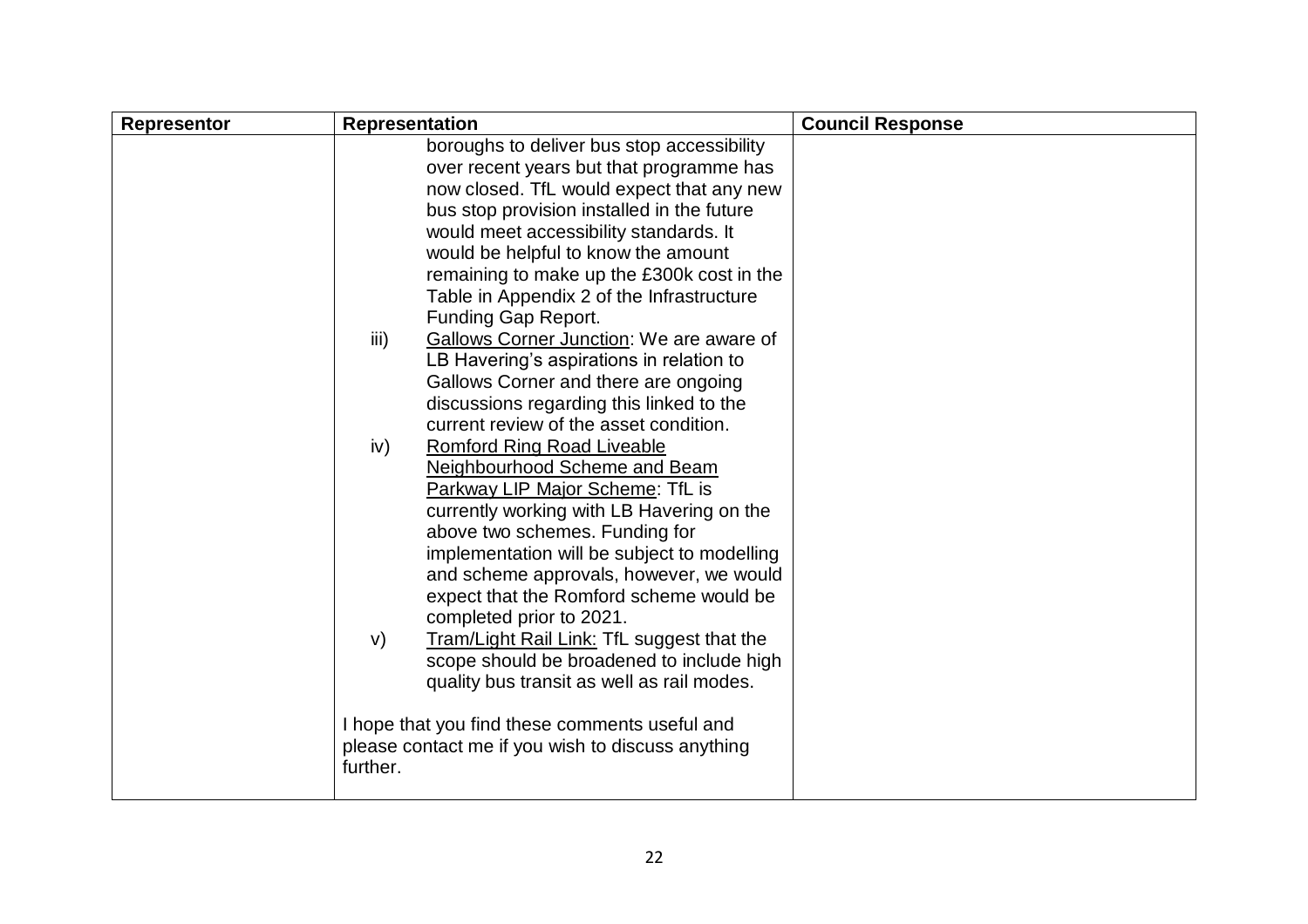| <b>Representor</b>              | <b>Representation</b>                                                                                                                                                                                                                                                                                                                                                                                    |                                                                                                                                                                                                                                                                                                                                                     | <b>Council Response</b>                                                                                                                                                                                                                                                                                                                                                                                                                                         |
|---------------------------------|----------------------------------------------------------------------------------------------------------------------------------------------------------------------------------------------------------------------------------------------------------------------------------------------------------------------------------------------------------------------------------------------------------|-----------------------------------------------------------------------------------------------------------------------------------------------------------------------------------------------------------------------------------------------------------------------------------------------------------------------------------------------------|-----------------------------------------------------------------------------------------------------------------------------------------------------------------------------------------------------------------------------------------------------------------------------------------------------------------------------------------------------------------------------------------------------------------------------------------------------------------|
|                                 | I would be grateful if you could note TfL's request to<br>be notified of submission of your draft charging<br>schedule for examination, publication of the<br>examiner's recommendation and approval of the<br>charging schedule by the council.<br>TfL looks forward to working closely with you in<br>ensuring that necessary transport infrastructure is<br>prioritised and delivered in the borough. |                                                                                                                                                                                                                                                                                                                                                     |                                                                                                                                                                                                                                                                                                                                                                                                                                                                 |
| CIL-SD13: Environment<br>Agency | Dear Martyn,<br>format below.                                                                                                                                                                                                                                                                                                                                                                            | Thank you for consulting the Environment Agency on<br>the above document along with the accompanying<br>supporting evidence items. We have reviewed the<br>documents and have provided our comments in table                                                                                                                                        | The comments regarding the projects in the<br>Infrastructure Delivery Plan (IDP are noted).<br>These projects are taken from the<br>Infrastructure Delivery Plan (IDP), which is<br>included as a supporting document in the CIL<br>Draft Charging Schedule and is also part of<br>the Local Plan evidence base. The IDP will be                                                                                                                                |
|                                 | Document<br><b>Comments</b><br>reference                                                                                                                                                                                                                                                                                                                                                                 |                                                                                                                                                                                                                                                                                                                                                     | subject to examination through the Local Plan<br>Examination in Public, and not be examined                                                                                                                                                                                                                                                                                                                                                                     |
|                                 | Infrastructure<br>delivery plan, Pg.<br>28                                                                                                                                                                                                                                                                                                                                                               | Further details to consider<br>including:<br>There is known flood risk in the<br>borough, but we are currently<br>updating our fluvial flood<br>modelling to improve<br>understanding of the flood risk<br>along the Beam / Rom. Once this<br>modelling is available we intend<br>to do an initial assessment to<br>look into potential options for | as part of the CIL examination.<br>The comments will be considered as part of<br>any future update of the IDP.<br>The purpose of including the IDP in the Draft<br>Charging Schedule (DCS) consultation is to<br>identify the total cost of infrastructure that the<br>Council wishes to fund wholly or partly through<br>the levy, and what funding sources are<br>available, based on appropriate evidence. The<br>IDP is considered as appropriate evidence. |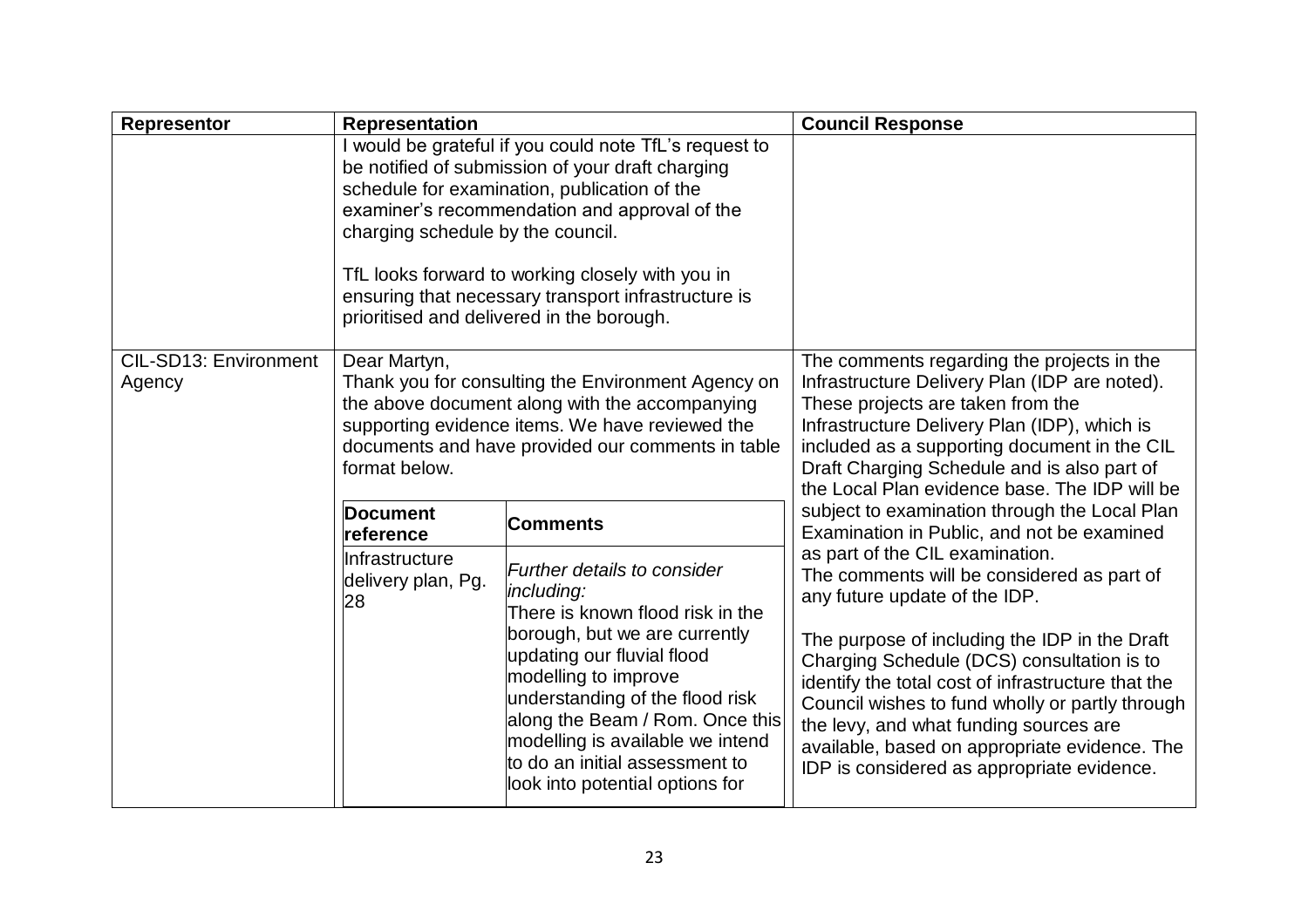| <b>Representor</b> | <b>Representation</b>                                                                                                                                                                  |                                                                                                                                                                                                                                                                                                                                                                                                                                                                                                                                                                                                                                                   | <b>Council Response</b>                                                                                                                                                                                                                                                                                                                                       |
|--------------------|----------------------------------------------------------------------------------------------------------------------------------------------------------------------------------------|---------------------------------------------------------------------------------------------------------------------------------------------------------------------------------------------------------------------------------------------------------------------------------------------------------------------------------------------------------------------------------------------------------------------------------------------------------------------------------------------------------------------------------------------------------------------------------------------------------------------------------------------------|---------------------------------------------------------------------------------------------------------------------------------------------------------------------------------------------------------------------------------------------------------------------------------------------------------------------------------------------------------------|
|                    | Section 6.6.9                                                                                                                                                                          | flood alleviation in / around<br>Romford.<br>This section currently refers to<br>future raising of defences by<br>2050. We believe this should be<br>corrected to 2065 and 2100 in<br>accordance with the TE2100<br>Plan.                                                                                                                                                                                                                                                                                                                                                                                                                         | The Council therefore considers that no<br>modifications to the Draft Charging Schedule<br>are required as a result of the issues raised in<br>this representation.<br>The comments in the representation regarding<br>S106 funding for flood alleviation are noted,<br>and will be considered through any future<br>update of the Council's approach towards |
|                    | Infrastructure<br>delivery plan,<br>Annex B-<br>Infrastructure<br>provisions &<br>requirements by<br>type, Page B31 &<br><b>B32</b><br><b>CIL Infrastructure</b><br><b>Funding Gap</b> | For inclusion in 'Assessment of<br>future needs' section:<br>Once flood modelling is available<br>we hope to undertake an initial<br>assessment of options for how to<br>alleviate flood risk in/around<br>Romford. However, there is<br>currently no funding available for<br>this initial assessment, so<br>funding contributions would be<br>welcome to allow the<br>investigation of possible flood<br>alleviation schemes.<br>London Borough of Havering<br>(LBH) also has 2 schemes<br>looking at surface water flood<br>risk that may also require<br>additional financial support.<br>Include in table:<br>Rom Flood Alleviation Scheme - | planning obligations.                                                                                                                                                                                                                                                                                                                                         |
|                    | 2 'List of                                                                                                                                                                             | Report – Appendix Once modelling is available<br>options to alleviate flood risk will                                                                                                                                                                                                                                                                                                                                                                                                                                                                                                                                                             |                                                                                                                                                                                                                                                                                                                                                               |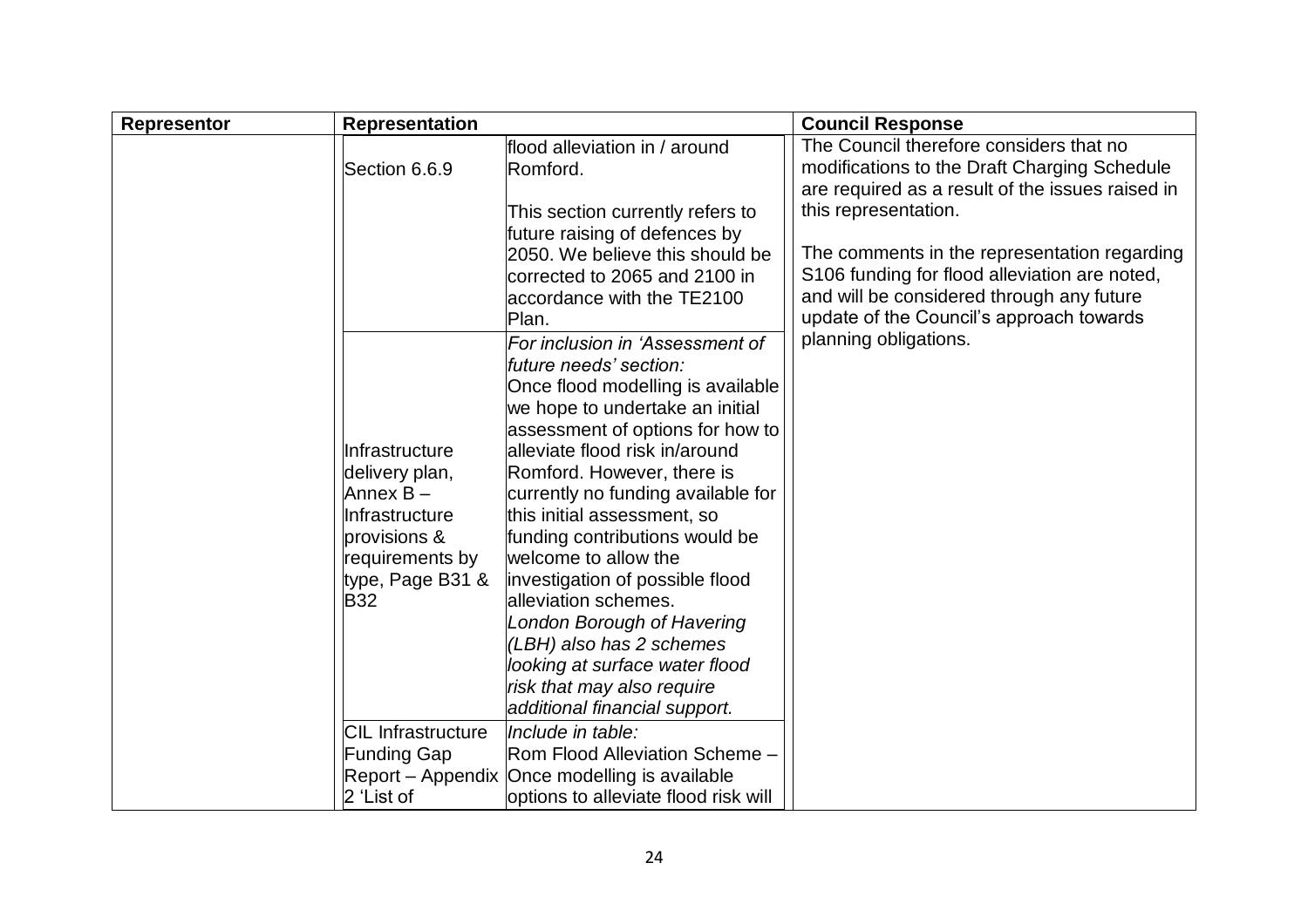| <b>Representor</b> | <b>Representation</b>                                                        |                                                                                                                                                                                                                                                                                                                                                                                                                                                                                                                                                                                                                                                                                                                                                                                                          | <b>Council Response</b> |
|--------------------|------------------------------------------------------------------------------|----------------------------------------------------------------------------------------------------------------------------------------------------------------------------------------------------------------------------------------------------------------------------------------------------------------------------------------------------------------------------------------------------------------------------------------------------------------------------------------------------------------------------------------------------------------------------------------------------------------------------------------------------------------------------------------------------------------------------------------------------------------------------------------------------------|-------------------------|
|                    | <b>Infrastructure</b><br>Projects'<br><b>CIL Draft</b><br><b>Regulations</b> | be explored. Financial<br>contributions towards doing an<br>initial assessment of options<br>would be appreciate. Cost TBC<br>as we require further information<br>from modelling that is currently in<br>progress.<br>Havering should have internal<br>conversations regarding whether<br>the proposed surface water<br>schemes that are being led by<br>the Borough should also be<br>included within the table.<br>S106 money may be an option<br>once options for flood alleviation<br>have been identified, as can be<br>sought from development within<br>the benefiting area. However,<br>currently we are only looking for<br>money for an initial assessment,<br>looking at the risk within the<br>borough on a wider scale and<br>identifying options to investigate<br>for flood alleviation. |                         |
|                    | 7140 578 or email me at<br>beginning of this letter.                         | I hope you have found these comments helpful. If<br>you have any questions please contact me on 0207<br>HNLSustainablePlaces@environment-<br>agency.gov.uk, quoting the reference at the                                                                                                                                                                                                                                                                                                                                                                                                                                                                                                                                                                                                                 |                         |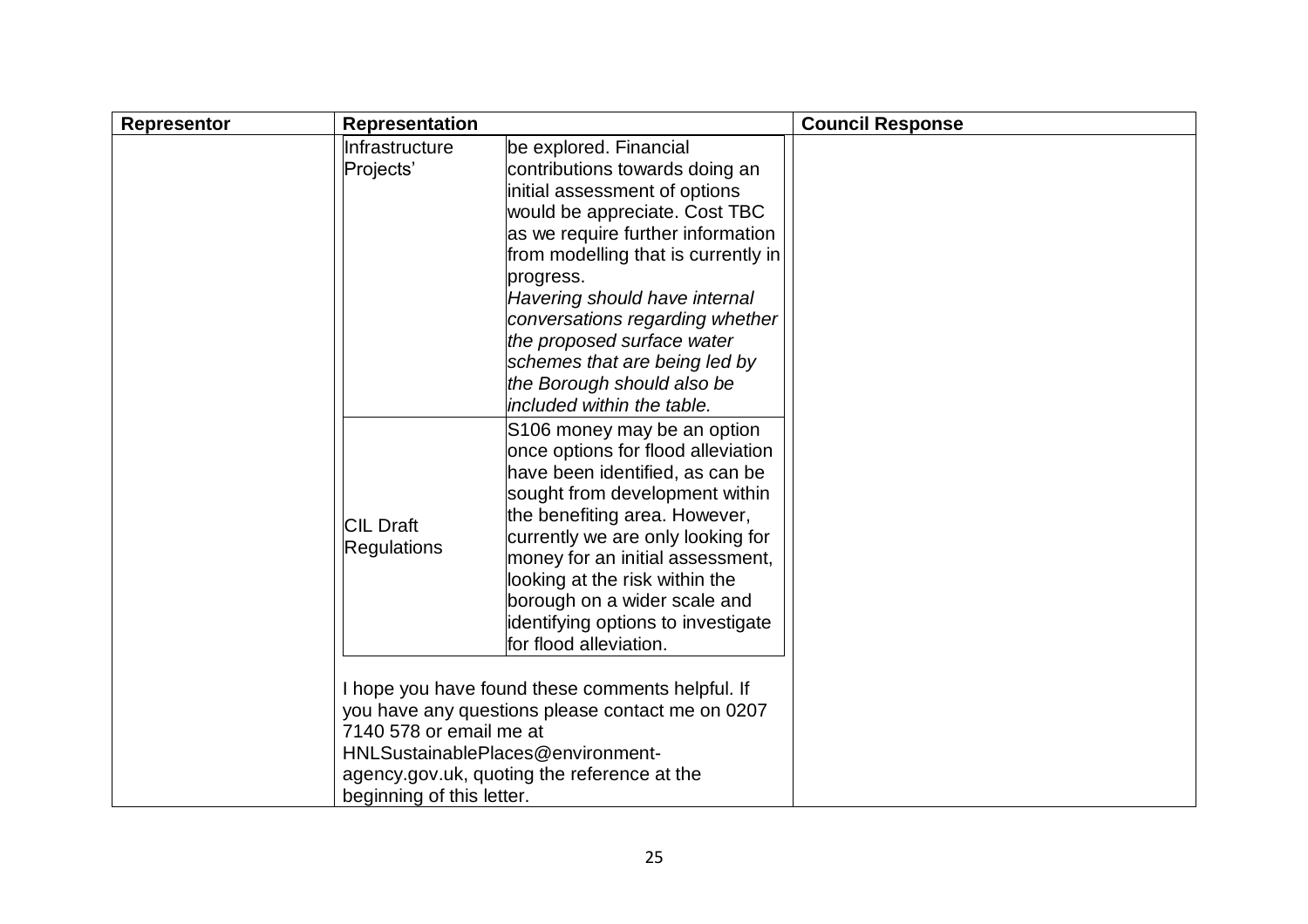| Representor                          | <b>Representation</b>                                                                                                                                                                                                                                                                                                                                                                                                                                                                                                                                                                                                                                                                                                                                                                                                                                                              | <b>Council Response</b>                                                                                                                                                                                                                                                                                                                                                                                                                                                                                                                                                                                                                                                                                              |
|--------------------------------------|------------------------------------------------------------------------------------------------------------------------------------------------------------------------------------------------------------------------------------------------------------------------------------------------------------------------------------------------------------------------------------------------------------------------------------------------------------------------------------------------------------------------------------------------------------------------------------------------------------------------------------------------------------------------------------------------------------------------------------------------------------------------------------------------------------------------------------------------------------------------------------|----------------------------------------------------------------------------------------------------------------------------------------------------------------------------------------------------------------------------------------------------------------------------------------------------------------------------------------------------------------------------------------------------------------------------------------------------------------------------------------------------------------------------------------------------------------------------------------------------------------------------------------------------------------------------------------------------------------------|
|                                      |                                                                                                                                                                                                                                                                                                                                                                                                                                                                                                                                                                                                                                                                                                                                                                                                                                                                                    |                                                                                                                                                                                                                                                                                                                                                                                                                                                                                                                                                                                                                                                                                                                      |
| CIL-SD14: Portland<br>Capital (quod) | Portland Capital do not support the proposed Draft<br>Charging Schedule for the reasons set out below:<br><b>Havering's Housing Target/Delivery</b><br>The adopted London Plan (2016) sets a minimum<br>housing delivery target between 2015 and 2025 of<br>11,701 new homes, equating to 1,170 new homes<br>per annum within the borough.<br>The housing delivery target increased with the<br>adoption of the 2016 London Plan from the previous<br>borough target (970 units per annum) and is set to<br>increase further through the emerging New London<br>Plan (draft published December 2017) to 1,875 units<br>per annum.                                                                                                                                                                                                                                                  | The CIL charges have been set based on<br>viability testing evidence prepared by<br>BNPPRE. This has taken into account the<br>differences in development inputs in the two<br>areas, and in particular the residential sales<br>values which are identified as being higher in<br>the Zone A area as compared to the Zone B<br>area of the Borough. This has an impact on<br>the viability of schemes, which BNPPRE has<br>appropriately reflected in its recommended<br>residential CIL rates.<br>BNPPRE note that no evidence has been                                                                                                                                                                            |
|                                      | Using the figures contained within the borough's<br><b>Final Submission Local Plan Housing Position</b><br>Statement (2018), housing delivery is well below the<br>requisite minimum levels set in the London Plan as<br>demonstrated in the table below:<br>In the previous five years 2012/13 to 2016/17, a net<br>total of 3,501 dwellings were completed, equating to<br>an average of 700 dwellings per year. This<br>represents a significant under delivery when<br>compared with the London Plan minimum target for<br>the same period of 5,250 Units (shortfall of 1,749<br>units).<br>The five year land supply calculation is based on a<br>housing target of 1,170 units per annum and includes<br>a 20% buffer in addition to previous under delivery.<br>Havering is unable to identify a sufficient supply of<br>housing land to meet this target in the identified | provided by Quod on behalf of Portland<br>Capital to demonstrate that development in<br>Zone A would be put at risk as a consequence<br>of the proposed DCS CIL charge. We would<br>highlight that the representor's comments that<br>the Zone A rate is 79% higher than that<br>previously identified in the PDCS is a<br>misleading measure. We would point out that<br>the charge proposed accounts for a small<br>percentage of development costs (identified as<br>being on average circa 3.8%). This level of<br>cost to a scheme is unlikely to adversely<br>impact on the viability of development in the<br>Borough.<br>The process of setting CIL charges is<br>identified in Regulation 14 (as amended by |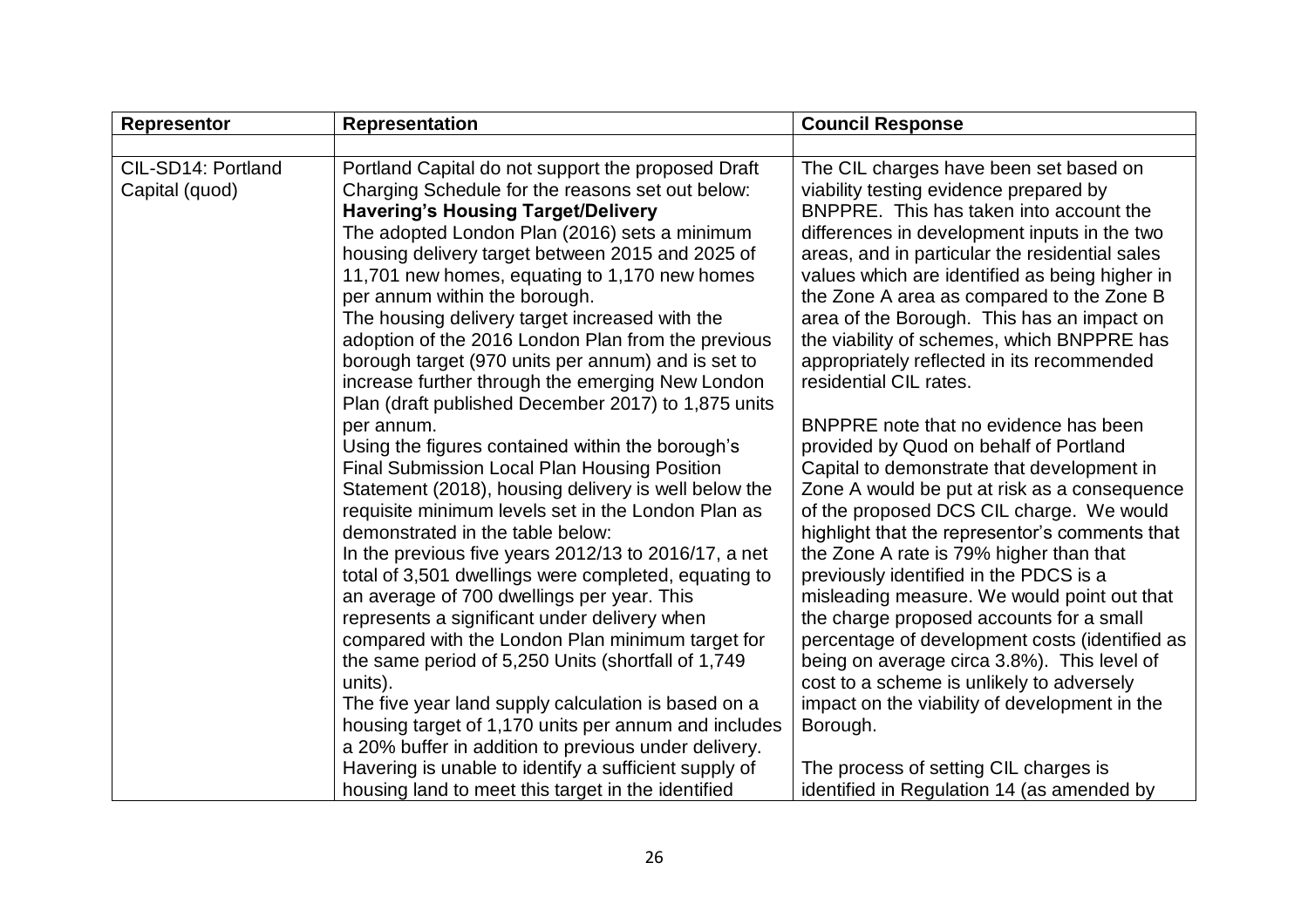| <b>Representor</b> | <b>Representation</b>                                    | <b>Council Response</b>                          |
|--------------------|----------------------------------------------------------|--------------------------------------------------|
|                    | period, which is further worsened in the context of      | Regulation 5(3) of the CIL Amendment             |
|                    | increasing housing delivery targets.                     | Regulation 2014) which requires that Charging    |
|                    | It is clear that the borough is under-delivering against | Authorities "must strike an appropriate balance  |
|                    | its housing targets. This shortfall should be read in    | between-                                         |
|                    | the context of future residential delivery and the       |                                                  |
|                    | impact that the proposed uplifted CIL rates will have    | (a) the desirability of funding from CIL (in     |
|                    | upon this.                                               | whole or in part) the actual and expected        |
|                    | <b>CIL Charging CIL Rates and Charging Zones</b>         | estimated total cost of infrastructure required  |
|                    | With regards to residential development, the prosed      | to support the development of its area, taking   |
|                    | CIL rates identify two zones with rates of £125 for      | into account other actual and expected           |
|                    | Zone A (North) and £55 for Zone B (South). These         | sources of funding; and                          |
|                    | figures are linked to two different geographical zones   |                                                  |
|                    | which are designed to reflect locational difference in   | (b) the potential effects (taken as a whole) of  |
|                    | viability.                                               | the imposition of CIL on the economic viability  |
|                    | The proposed CIL rates relevant to the two areas         | of development across its area."                 |
|                    | vary significantly, with the North Zone incurring a rate |                                                  |
|                    | over twice that applicable to Zone B. Portland Capital   | On this basis BNPPRE consider that the           |
|                    | do not support this, whilst Zone B seeks to capture      | Council is seeking to secure funds from          |
|                    | the Riverside Opportunity Area (including Rainham        | development in the borough to contribute         |
|                    | and Beam Park Housing Zones), major schemes              | towards the much needed infrastructure that      |
|                    | outside of this Zone particularly those within the       | will support this development in line with the   |
|                    | Romford Housing Zone will be significantly               | viability evidence.                              |
|                    | encumbered by the proposed Zone A rate.                  |                                                  |
|                    | Housing Zones are areas where the Mayor seeks to         | We would highlight that the Council is not able  |
|                    | use funding or policy levers in new ways to achieve      | to set rates based on policy aspirations such    |
|                    | higher levels of housing delivery based on factors       | as the Housing Zone designation of the sites     |
|                    | such as good transport accessibility. Therefore CIL      | in Zone A. This could be considered to be        |
|                    | rates identified in Zone B should also apply to the      | conferring preferential treatment to certain     |
|                    | Romford Housing Zone. The Zone A and Zone B              | developments which could constitute State        |
|                    | areas share the same scheme costs and similar            | Aid. The National Planning Practice Guidance     |
|                    | values yet proposed CIL rates differ significantly. This | ('NPPG') sets out at Paragraph 021 that, "In all |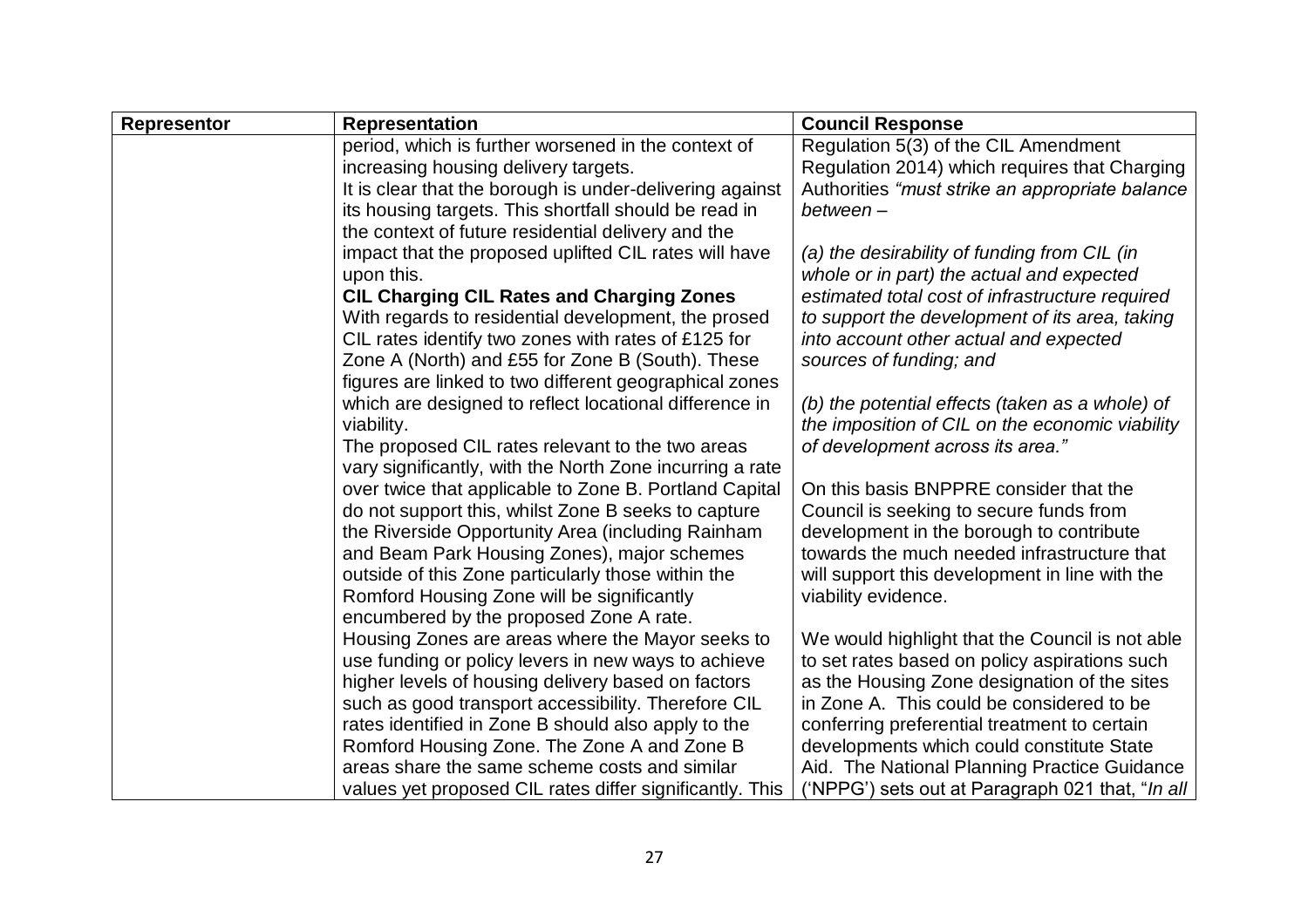| <b>Representor</b> | <b>Representation</b>                                  | <b>Council Response</b>                           |
|--------------------|--------------------------------------------------------|---------------------------------------------------|
|                    | will act to constrain the necessary large scale        | cases, differential rates must not be set in      |
|                    | housing delivery required to address housing delivery  | such a way that they constitute a notifiable      |
|                    | issues as demonstrated in the previous section of      | state aid under European Commission               |
|                    | this letter.                                           | regulations (see State aid section for further    |
|                    | Whilst Portland Capital recognise that the Romford     | information). One element of state aid is the     |
|                    | Housing Zone will benefit from Crossrail assisting     | conferring of a selective advantage to any        |
|                    | development in the long-term, this cannot be relied    | 'undertaking'. A charging authority which         |
|                    | upon to overcome development viability, and the        | chooses to differentiate between classes of       |
|                    | delivery of residential development in the short term. | development, or by reference to different         |
|                    | It is important to recognise that the Riverside        | areas, should do so only where there is           |
|                    | Opportunity Area also has improved infrastructure      | consistent economic viability evidence to         |
|                    | planned and the Romford Housing Zone should            | justify this approach."                           |
|                    | therefore be viewed in the same context, reflected by  | With respect to the comment that "Sites were"     |
|                    | an appropriate CIL figure which seeks to facilitate    | acquired on the Basis of Havering's 2015 draft    |
|                    | residential development in this area.                  | CIL rate and now MCIL1 will now have a            |
|                    | Given the housing delivery issues outlined previously  | significantly higher CIL contribution."           |
|                    | the effect of the proposed Zone A rate will be         | BNPPRE would highlight that it is not the role    |
|                    | significant, further affecting delivery and acting to  | of the planning system to indemnify               |
|                    | constrain the necessary large scale hosing required.   | developers against development risk. As           |
|                    | <b>Changes from the Preliminary Draft Charging</b>     | Quod point out, it was a draft and not an         |
|                    | Schedule 2015                                          | adopted rate. The NPPG clearly identifies         |
|                    | The previous version of the Preliminary Draft          | with respect to viability that "Under no          |
|                    | Charging Schedule dated 2015 included the following    | circumstances will the price paid for land be a   |
|                    | residential CIL Rates:                                 | relevant justification for failing to accord with |
|                    | •70 – Open market residential north of the A1306       | relevant policies in the plan."                   |
|                    | $(Zone A);$ and                                        |                                                   |
|                    | • 50 – Open market residential south of the A1306      |                                                   |
|                    | (Zone B).                                              |                                                   |
|                    | Whilst the Zone B uplift from 2015 represents a 10%    |                                                   |
|                    | increase on the previous figure, the Zone A figure     |                                                   |
|                    | has risen close to 80% (79%) on the 2015 rate. It is   |                                                   |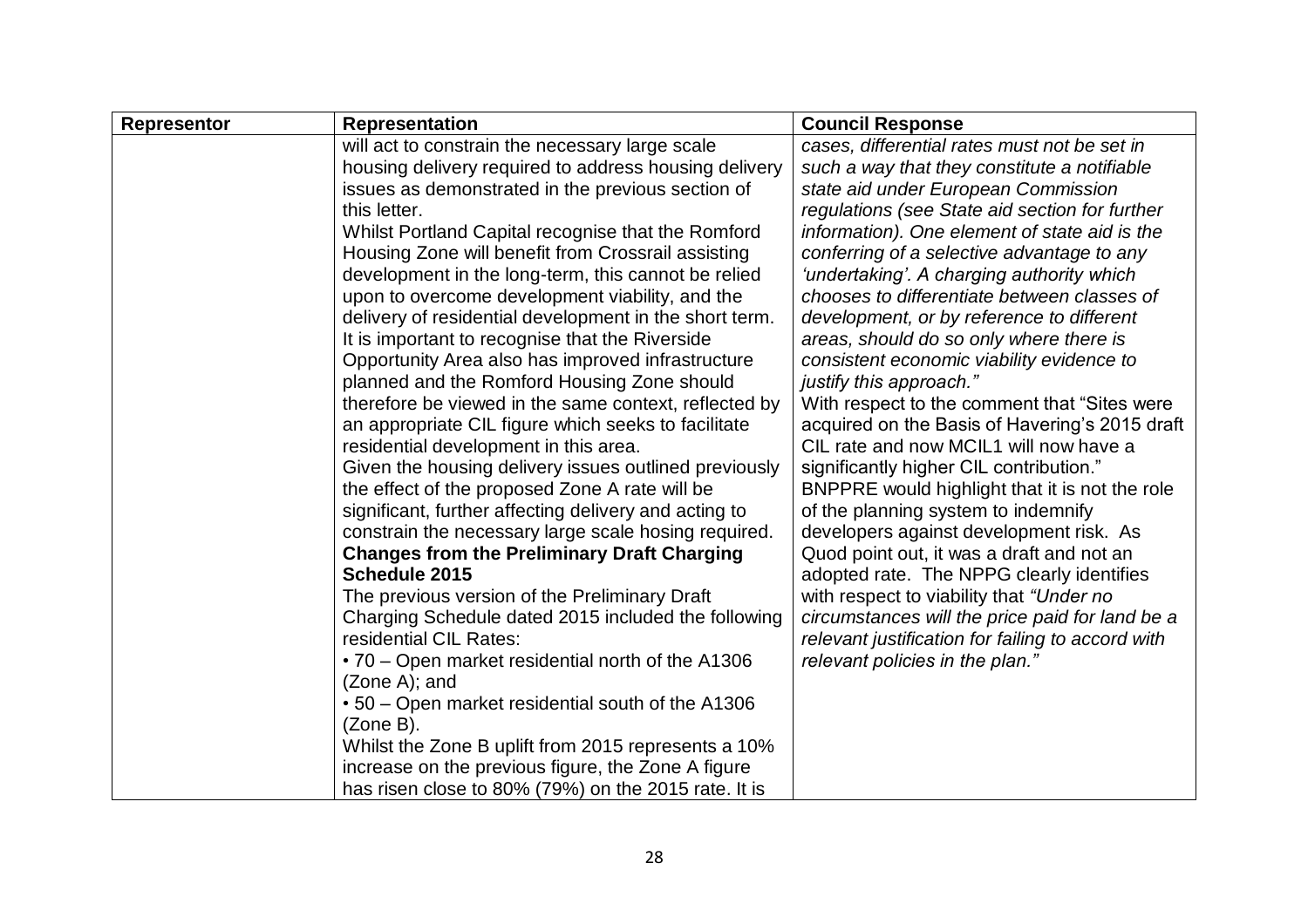| <b>Representor</b>      | <b>Representation</b>                                                                                                                                                                                                                                                                                                                                                                                                                                                                                                                                                                                                                                                                                                                                                                                                                                                                                                                                                                                                                                                                                                                                                                                                                                                                                                                                                                                                                                                                                                                               | <b>Council Response</b>                                                                                                                                                                                                                                                 |
|-------------------------|-----------------------------------------------------------------------------------------------------------------------------------------------------------------------------------------------------------------------------------------------------------------------------------------------------------------------------------------------------------------------------------------------------------------------------------------------------------------------------------------------------------------------------------------------------------------------------------------------------------------------------------------------------------------------------------------------------------------------------------------------------------------------------------------------------------------------------------------------------------------------------------------------------------------------------------------------------------------------------------------------------------------------------------------------------------------------------------------------------------------------------------------------------------------------------------------------------------------------------------------------------------------------------------------------------------------------------------------------------------------------------------------------------------------------------------------------------------------------------------------------------------------------------------------------------|-------------------------------------------------------------------------------------------------------------------------------------------------------------------------------------------------------------------------------------------------------------------------|
| <b>Highways England</b> | unclear why the Zone A rate has increased so<br>significantly in comparison to Zone B. Further to the<br>proposed Havering CIL increase, Mayoral CIL is set<br>to increase from £20 per square metre, to £25 per<br>square metre (from April 2019) via MCIL 2.<br>Portland Capital do not therefore support the<br>significant uplift in the Zone A residential charge.<br>Sites acquired on the basis of Havering's 2015 draft<br>CIL rate and MCIL1 will now have a significantly<br>higher CIL contribution. This will have a significant<br>impact on affordable housing (particularly in the<br>context of the increased 35% affordable housing<br>contributions required by the London Plan) and other<br>infrastructure, while also necessarily driving the scale<br>of proposed developments.<br>Thank you for your email dated 16 <sup>th</sup> August 2018<br>regarding the CIL draft charging schedule for the<br>London Borough of Havering.<br>Highways England has been appointed by the<br>Secretary of State for Transport as strategic highway<br>company under the provisions of the Infrastructure<br>Act 2015 and is the highway authority, traffic<br>authority and street authority for the strategic road<br>network (SRN). The SRN is a critical national asset<br>and as such Highways England works to ensure that<br>it operates and is managed in the public interest,<br>both in respect of current activities and needs as well<br>as in providing effective stewardship of its long-term<br>operation and integrity. | Your comments regarding the approach<br>towards highways and transport matters are<br>noted.<br>Your comments regarding the use of Section<br>278 Agreements for highways projects are<br>noted and will be considered in the approach<br>towards planning obligations. |